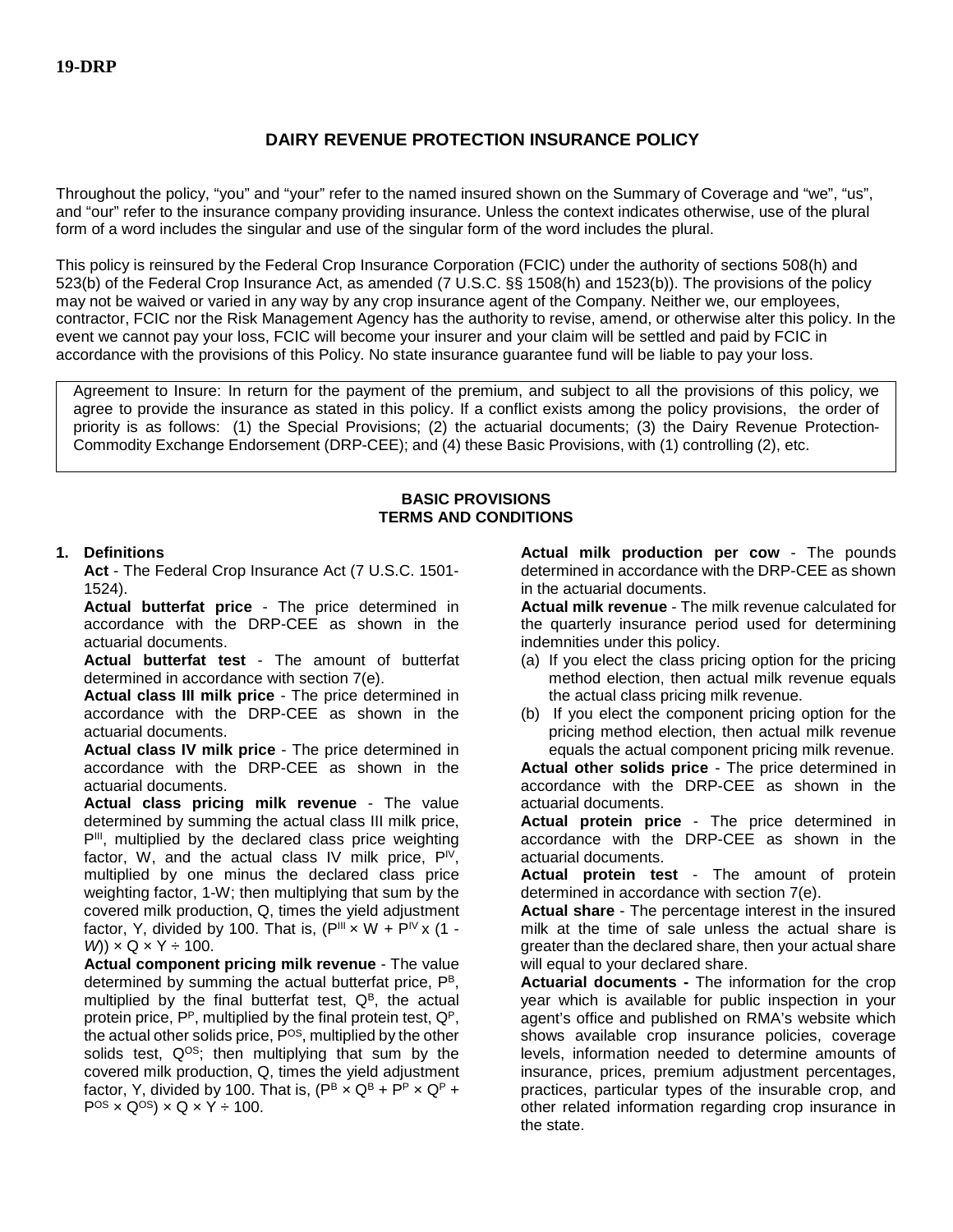**AMS** - Agricultural Marketing Service of the USDA or a successor agency.

**Application** - The form required to be completed by you, containing all the information required in section 2, and accepted by us before insurance coverage will commence. Only one application is required per state and all the milk produced within a state is covered under this policy. A separate application is required to insure milk produced in another state.

**Assignment of indemnity** - A transfer of policy rights, made on our form, and effective when approved in writing by us in accordance with section 13.

**Beginning farmer or rancher** - An individual who has not actively operated and managed a farm or ranch in any state, with an insurable interest in a crop or livestock as an owner-operator, landlord, tenant, or sharecropper for more than five crop years, as determined in accordance with FCIC procedures. Any crop year's insurable interest may, at your election, be excluded if earned while under the age of 18, while in full-time military service of the United States, or while in post-secondary education, in accordance with FCIC procedures. A person other than an individual may be eligible for beginning farmer or rancher benefits if there is at least one individual substantial beneficial interest holder and all individual substantial beneficial interest holders qualify as a beginning farmer or rancher.

**Cancellation date** - The calendar date specified in the actuarial documents on which coverage will automatically renew unless canceled in writing by either you or us or terminated in accordance with the policy terms.

**Class pricing option** - A pricing method election made by you. If you elect this pricing option, your coverage and indemnities will be determined using the class III and class IV milk prices.

**CME group** - The Chicago Mercantile Exchange Group.

**Component pricing option -** A pricing method election made by you. If you elect this option, your coverage and indemnities will be determined using component milk prices for butterfat, protein, and other solids.

**Contract change date** - The calendar date contained in the actuarial documents, by which changes to the policy, if any, will be made available in accordance with section 20 of these Basic Provisions.

**County** - Any county, parish, or other political subdivision of a state shown on your accepted application where the milk storage tank of your dairy operation is physically located. If your dairy operation spans multiple counties within the state, then the application county will be the county elected by the insured as indicated on the application.

**Coverage** - The insurance provided by this policy against insured loss of revenue as shown on the summary of coverage.

**Coverage level** - The coverage level percentage chosen by you, used to determine the revenue guarantee.

**Covered milk production** - The amount of milk production determined in accordance with section 7(d). **Crop year -** The twelve-month period, beginning July 1 and ending the following June 30, which is designated by the calendar year in which it ends.

**Dairy operation** - A business commercially producing and marketing milk, produced from cows, as a single unit located in the United States. The dairy operation to be insured must be contained within one pooled production region.

**Days** - Calendar days.

**Declared butterfat test** - The pounds of milkfat contained in 100 pounds of your milk, as declared by you in accordance with section 3(c)(ii)(A).

**Declared class price weighting factor** - A percentage value, chosen by you, to be used for determining the expected class pricing milk revenue.

**Declared covered milk production** - The pounds of milk production chosen by you to insure for that quarter under each quarterly **c**overage endorsement.

**Declared protein test** - The pounds of milk protein contained in 100 pounds of your milk, as declared by you in accordance with section  $3(c)(1)(ii)(B)$ .

**Declared share** - The percentage interest in the insured milk as an owner at the time insurance attaches and indicated on the quarterly coverage endorsement.

**Delinquent debt** - Has the same meaning as the term defined in 7 CFR part 400, subpart U.

**DRP-CEE** - The Dairy Revenue Protection Commodity Exchange Endorsement applicable for the crop year.

**Effective date** - The date coverage begins, as shown in the quarterly coverage endorsement. The effective date will always be the date the prices were published on the RMA website corresponding to your purchase date.

**End of quarterly insurance period, date of** - The date the insurance coverage provided by the quarterly coverage endorsement ceases.

**Expected butterfat price** - The price determined in accordance with the DRP-CEE as shown in the actuarial documents.

**Expected class III milk price** - The price determined in accordance with the DRP-CEE as shown in the actuarial documents.

**Expected class IV milk price** - The price determined in accordance with the DRP-CEE as shown in the actuarial documents.

**Expected class pricing milk revenue** - The value determined by summing the expected class III milk price,  $E(P^{\text{III}})$ , multiplied by the declared class price weighting factor, W, the expected class IV milk price,  $E(P^{\mid V})$ , multiplied by one minus the declared class price weighting factor, 1-W; then multiplying that sum by the declared covered milk production, Q; divided by 100. That is,  $(E(P^{\text{III}}) \times W + E(P^{\text{IV}}) \times (1 - W) \times Q \div 100$ .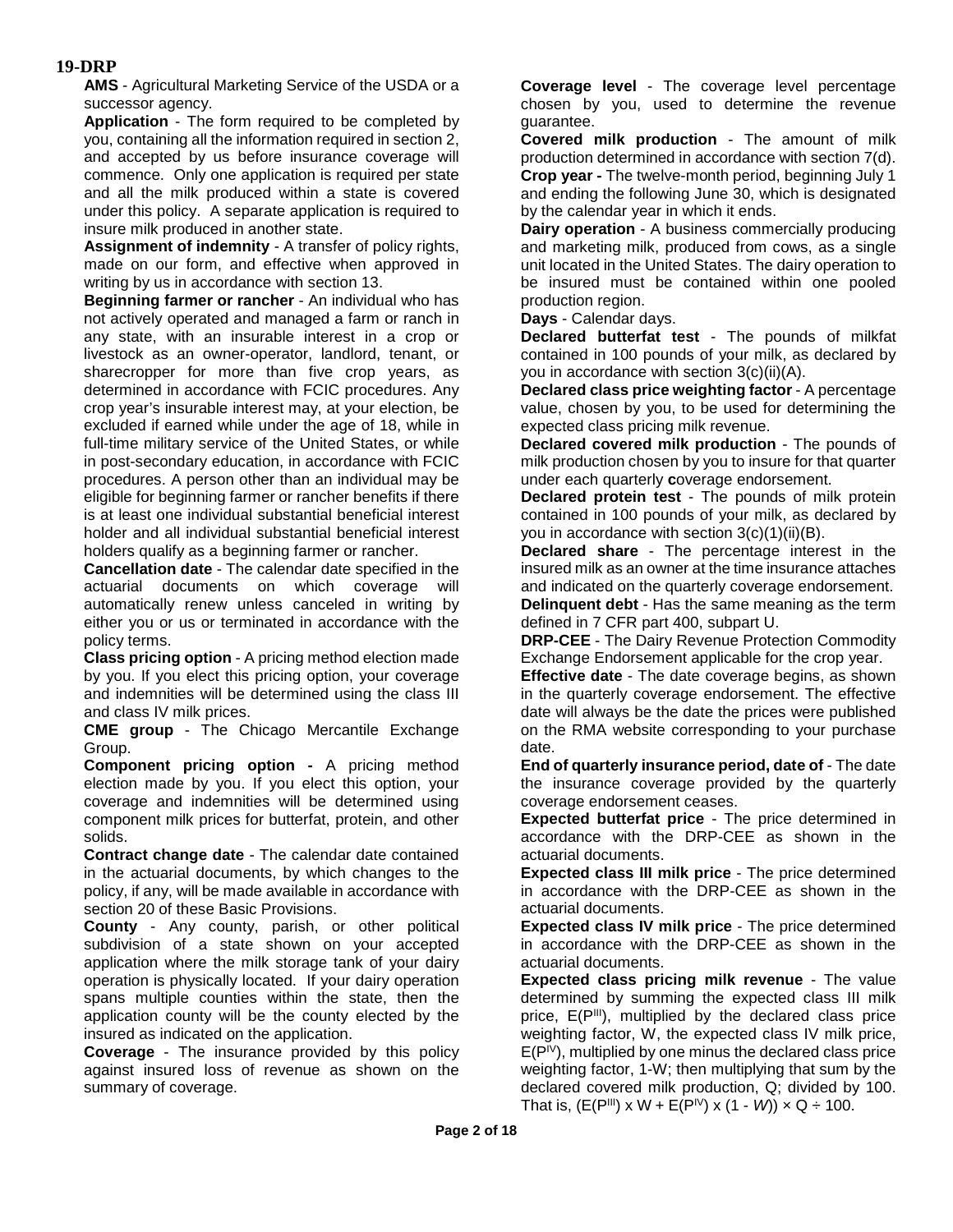**Expected component pricing milk revenue** - The value determined by summing the expected butterfat price, E(PB), multiplied by the declared butterfat test,  $Q^B$ , the expected protein price,  $E(P^P)$ , multiplied by the declared protein test,  $Q<sup>P</sup>$ , and the expected other solids price,  $E(P^{OS})$ , multiplied by the other solids test,  $Q^{OS}$ ; then multiplying that sum by the declared covered milk production, Q; divided by 100. That is,  $(E(P^B) \times Q^B +$  $E(P^P) \times Q^P + E(P^{OS}) \times Q^{OS} \times Q \div 100$ .

**Expected milk production per cow** - The pounds determined in accordance with the DRP-CEE as shown in the actuarial documents.

**Expected other solids price** - The price determined in accordance with the DRP-CEE as shown in the actuarial documents.

**Expected protein price** - The price determined in accordance with the DRP-CEE as shown in the actuarial documents.

**Expected revenue guarantee** - The milk revenue calculated for the quarterly insurance period used for determining coverage under this policy, calculated as:

- (a) If you elect the class pricing option, then expected revenue guarantee equals the expected class pricing milk revenue times your coverage level.
- (b) If you elect the component pricing option, then expected revenue guarantee equals the expected component pricing milk revenue times your coverage level.

**FCIC** - The Federal Crop Insurance Corporation, a wholly owned government corporation and agency within USDA.

**Final butterfat test** - The amount of butterfat determined in accordance with section 7(e).

**Final class pricing milk revenue** - The value determined by summing the expected class III milk price,  $E(P^{\text{III}})$ , multiplied by the declared class price weighting factor, W, the expected class IV milk price,  $E(P^{|V})$ , multiplied by one minus the declared class price weighting factor, 1-W; then multiplying that sum by the covered milk production, Q; divided by 100. That is,  $(E(P^{III}) \times W + E(P^{IV}) \times (1 - W)) \times Q \div 100.$ 

**Final component pricing milk revenue** - The value determined by summing the expected butterfat price,  $E(P^B)$ , multiplied by the final butterfat test,  $Q^B$ , the expected protein price, E(PP), multiplied by the final protein test,  $Q<sup>P</sup>$ , and the expected other solids price,  $E(P^{OS})$ , multiplied by the other solids test,  $Q^{OS}$ ; then multiplying that sum by the covered milk production, Q; divided by 100. That is,  $(E(P^B) \times Q^B + E(P^P) \times Q^P +$  $E(P^{OS}) \times Q^{OS} \times Q \div 100$ .

**Final protein test** - The amount of protein determined in accordance with section 7(e).

**Final revenue guarantee -** The milk revenue calculated for the quarterly insurance period used for determining indemnities under this policy, calculated as:

- (a) If you elect the class pricing option, then the final revenue guarantee equals the final class pricing milk revenue times your coverage level.
- (b) If you elect the component pricing option, then the final revenue guarantee equals the final component pricing milk revenue times your coverage level.

**Insured** - The named person as shown on the application accepted by us. This term does not extend to any other person having a share or interest in the animals, such as a partnership, landlord, or any other person unless also specifically indicated on the application as the insured.

**Liability -** The maximum amount payable under this policy for any given quarterly coverage endorsement. The liability equals the expected revenue guarantee x declared share x protection factor.

**Limit movement** - The maximum price change based on the CME group current daily price limit for milk or dairy commodity futures.

**Limited resource farmer or rancher** - Has the same meaning as the term defined by USDA at [https://lrftool.sc.egov.usda.gov/LRP\\_Definition.aspx](https://lrftool.sc.egov.usda.gov/LRP_Definition.aspx) or successor website.

**Milk** - Milk produced from any species of domesticated mammal of the family Bovidae commonly grown for production of dairy products, also referred to as dairy cows.

**Milk marketings** - The total amount of milk sold by the insured dairy operation during the quarterly insurance period and for which the dairy operation has proof of sale.

**Milk marketing records** - The supporting documents that provide the information required in section 3(d).

**Milk production worksheet** - A report submitted by you on our form showing for each month your milk marketings and, if applicable, the butterfat test and protein test during the months insured under this policy for the applicable quarterly coverage endorsements in accordance with section 3(d).

**NASS** - National Agricultural Statistics Service of the USDA.

**Notice of probable loss** - Our notice to you of a probable loss on your insured milk.

**Offset**- The act of deducting one amount from another amount.

**Other solids test** - The pounds of other milk solids contained in 100 pounds of your milk, fixed at 5.7 pounds.

**Person** - An individual, partnership, association, corporation, estate, trust, or other legal entity, and wherever applicable, a State or a political subdivision or agency of a State. "Person" does not include the United States Government or any agency thereof.

**Policy** - The agreement between you and us to insure an agricultural commodity consisting of the accepted application, these provisions, the Special Provisions, the DRP-CEE, the quarterly coverage endorsement,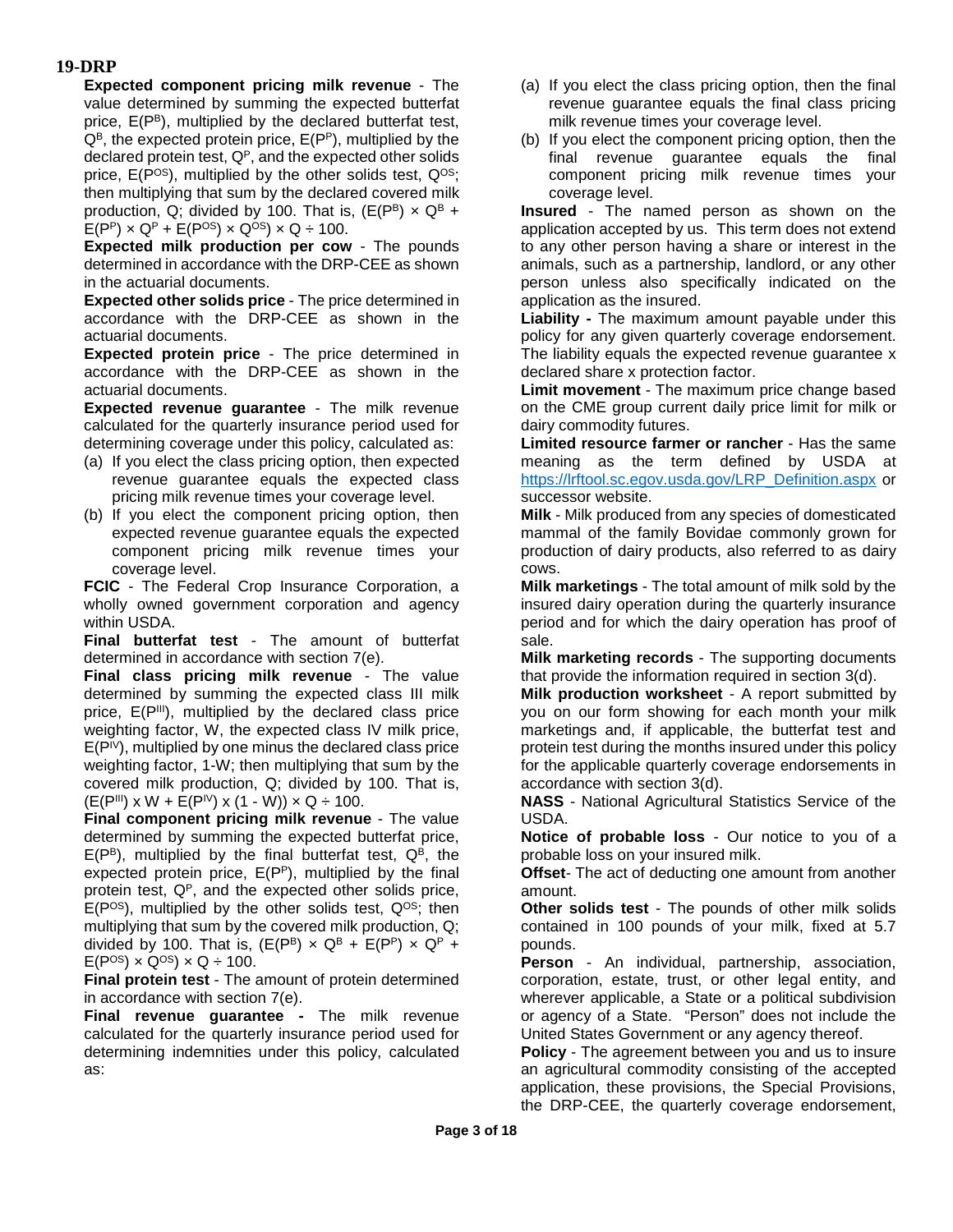the actuarial documents for the insured commodity and the applicable regulations published in 7 CFR chapter IV.

**Pooled production region(s)** - The states within a region, as specified in the DRP-CEE.

**Premium** - The amount you owe us for coverage based on the liability during the quarter in accordance with section 5.

**Premium billing date** - The earliest date upon which you will be billed for the quarterly insurance period selected on your quarterly coverage endorsement. The premium billing date is contained in the actuarial documents.

**Protection factor** - A numeric value chosen by you for each type and practice in accordance with section  $3(c)(6)(i)$ .

**Quarter** - A three-month time period designated in the actuarial documents.

**Quarterly coverage endorsement** - An endorsement to the policy necessary to provide coverage that includes information about the quarterly insurance period and coverage options.

**Quarterly Insurance period** - The three-month period, corresponding to up to five of the eight quarters for which coverage is available under the quarterly coverage endorsement, designated in the summary of coverage to which this policy is applicable. For example: from July 1 to September 15 the practices 801 – 805 are available, from September 16 – December 16 the practices 802 – 806 are available and June  $16 -$  June 30 the practices  $805 - 808$  are available. See the actuarial documents for additional detail on insurable quarterly insurance periods.

**RMA** - Risk Management Agency, an agency within USDA.

**RMA's website -** A website hosted by RMA and located at [http://www.rma.usda.gov/ o](http://www.rma.usda.gov/)r a successor website.

**Sales closing date** - The sales closing date is each day, in the specified sales timeframe, during which coverage is available for purchase.

**Sales period** - The period of time that begins when the coverage prices and rates are validated and ends at 9:00 AM Central time of the following business day in which you can purchase quarterly endorsements.

**Sales period begin date** - A date contained in the actuarial documents citing the first date coverage for a specific quarterly insurance period becomes available to be offered for the crop year.

**Sales period end date** - A date contained in the actuarial documents citing the last date coverage for a specified quarterly insurance period will be available to be offered for the crop year.

**Share** - The lesser of your percentage interest in the insured milk as an owner at the time insurance attaches or at the time of sale. Persons who lease or hold some other interest in the milk other than as an owner are not considered to have a share in the milk.

**Special Provisions -** The part of the policy that contains specific provisions of insurance for each insured crop that may vary by geographic area.

**State** - The state shown on your accepted application. **Substantial beneficial interest** - An interest held by any person of at least ten percent in you (e.g., there are two partnerships that each have a 50 percent interest in you and each partnership is made up of two individuals, each with a 50 percent share in the partnership. In this case, each individual would be considered to have a 25 percent interest in you, and both the partnerships and the individuals would have a substantial beneficial interest in you.The spouses of the individuals would not be considered to have a substantial beneficial interest unless the spouse was one of the individuals that made up the partnership. However, if each partnership is made up of six individuals with equal interests, then each would only have an 8.33 percent interest in you and although the partnership would still have a substantial beneficial interest in you, the individuals would not for the purposes of reporting in section 2). The spouse of any individual applicant or individual insured will be presumed to have a substantial beneficial interest in the applicant or insured unless the spouses can prove they are legally separated or otherwise legally separate under the applicable State dissolution of marriage laws. Any child of an individual applicant or individual insured will not be considered to have a substantial beneficial interest in the applicant or insured unless the child has a separate legal interest in such person.

**Summary of coverage** - Our statement to you, based upon your quarterly coverage endorsement, specifying the quarterly insurance period, coverage options, liability and the premium.

**Termination date** - The calendar date contained in the actuarial documents upon which your insurance ceases to be in effect because of nonpayment of any amount due us under the policy, including premium.

**USDA** - The United States Department of Agriculture. **Void** - When the Policy is considered not to have existed for a crop year.

**Yield adjustment factor** - The factor determined by dividing actual milk production per cow by expected milk production per cow.

### **2. Life of Policy, Cancellation, and Termination**

- (a) The application must be completed by you and received by us not later than the sales closing date. If cancellation or termination of insurance coverage occurs for any reason, including but not limited to indebtedness, suspension, debarment, disqualification, cancellation by you or us or violation of the controlled substance provisions of the Food Security Act of 1985, a new application must be filed for the crop.
- (b) Coverage will not be provided if you are ineligible under the policy or under any Federal statute or regulation.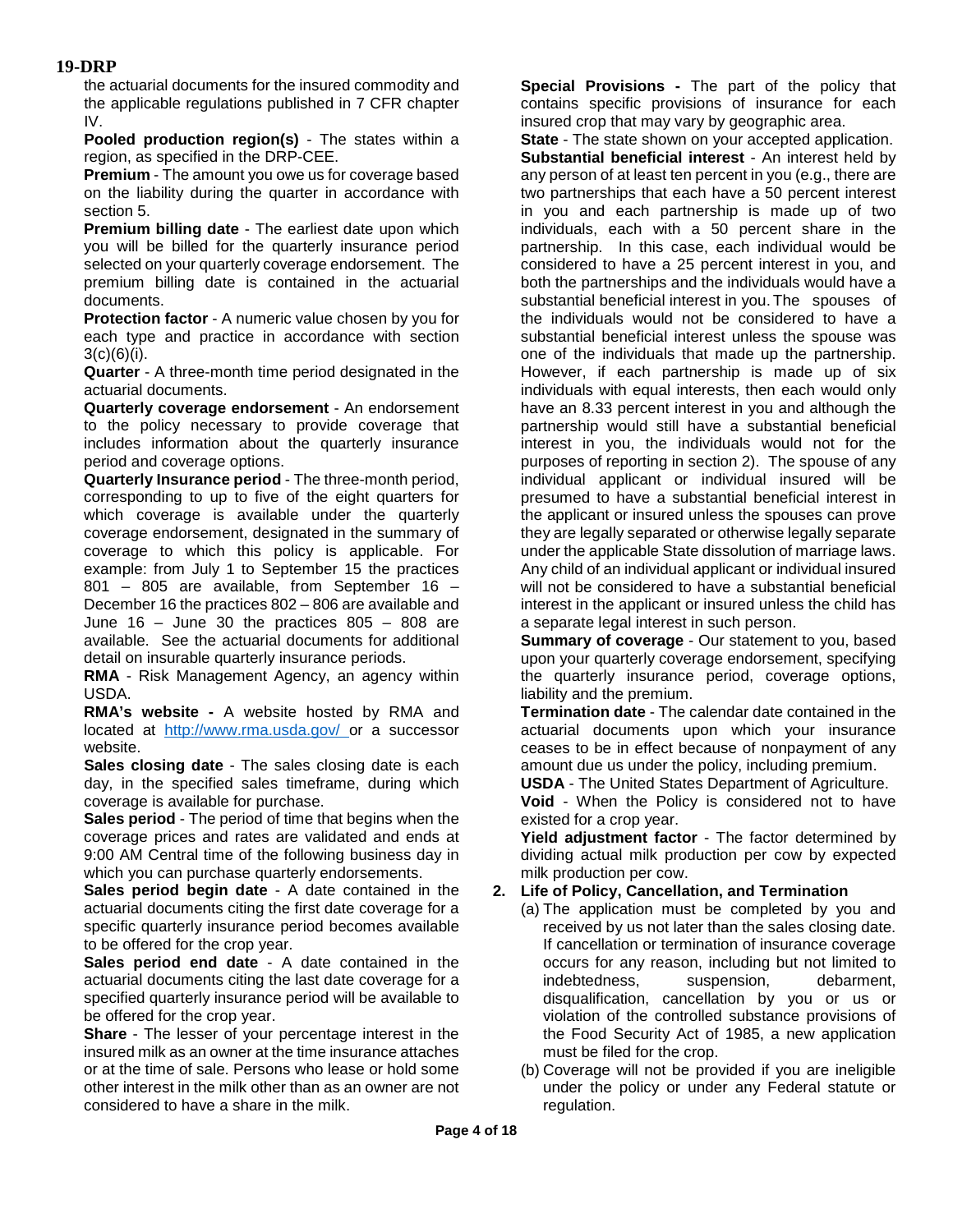- (c) Coverage will not be provided if your dairy operation is not contained within a pooled production region, or if you do not have a share in the milk to be insured.
- (d) This is a continuous policy and will remain in effect for each crop year following the acceptance of the original application until canceled by you in accordance with the terms of the policy or terminated by operation of the terms of the policy or by us. In accordance with section 20, FCIC may change the coverage provided from year to year.
- (e) With respect to your application for insurance:
	- (1) You must include your social security number (SSN) if you are an individual (if you are an individual applicant operating as a business, you may provide an employer identification number (EIN) but you must also provide your SSN); or
	- (2) You must include your EIN if you are a person other than an individual;
	- (3) In addition to the requirements of section 2(e)(1) or (2), you must include the following for all persons who have a substantial beneficial interest in you:
		- (i) The SSN for individuals; or
		- (ii) The EIN for persons other than individuals and the SSNs for all individuals that comprise the person with the EIN if such individuals have a substantial beneficial interest in you;
	- (4) You must include:
		- (i) Your election of plan of insurance; state; county; the crop 'milk'; and any other material information required on the application to insure your milk; and
		- (ii) All information required in section 2(e)(4)(i) or your application will not be accepted and no coverage will be provided;
	- (5) Your application will not be accepted and no insurance will be provided for the year of application if the application does not contain your SSN or EIN. If your application contains an incorrect SSN or EIN for you, your application will be considered not to have been accepted, no insurance will be provided for the year of application and for any subsequent crop years, as applicable, and such policies will be void if:
		- (i) Such number is not corrected by you; or
		- (ii) You correct the SSN or EIN but:
			- (A) You cannot prove that any error was inadvertent (Simply stating the error was inadvertent is not sufficient to prove the error was inadvertent); or
			- (B) It is determined that the incorrect number would have allowed you to obtain disproportionate benefits under the crop insurance program, you are

determined to be ineligible for insurance or you could avoid an obligation or requirement under any State or Federal law;

- (6) With respect to persons with a substantial beneficial interest in you:
	- (i) The coverage for all expected revenue included on your application will be reduced proportionately by the percentage interest in you of persons with a substantial beneficial interest in you (presumed to be 50 percent for spouses of individuals) if the SSNs or EINs of such persons are included on your application, the SSNs or EINs are correct, and the persons with a substantial beneficial interest in you are ineligible for insurance;
	- (ii) Your policies for all commodities included on your application, and for all applicable crop years, will be void if the SSN or EIN of any person with a substantial beneficial interest in you is incorrect or is not included on your application and:
		- (A) Such number is not corrected or provided by you, as applicable;
		- (B) You cannot prove that any error or omission was inadvertent (Simply stating the error or omission was inadvertent is not sufficient to prove the error or omission was inadvertent); or
		- (C) Even after the correct SSN or EIN is provided by you, it is determined that the incorrect or omitted SSN or EIN would have allowed you to obtain disproportionate benefits under the crop insurance program, the person with a substantial beneficial interest in you is determined to be ineligible for insurance, or you or the person with a substantial beneficial interest in you could avoid an obligation or requirement under any State or Federal law; or
	- (iii) Except as provided in sections  $2(e)(6)(ii)(B)$  and  $(C)$ , your policies will not be voided if you subsequently provide the correct SSN or EIN for persons with a substantial beneficial interest in you and the persons are eligible for insurance;
- (7) When any of your policies are void under sections  $2(e)(5)$  or  $(6)$ :
	- (i) You must repay any indemnity that may have been paid for all applicable commodities and any crop years determined by us;
	- (ii) Even though the policies are void, you will still be required to pay an amount equal to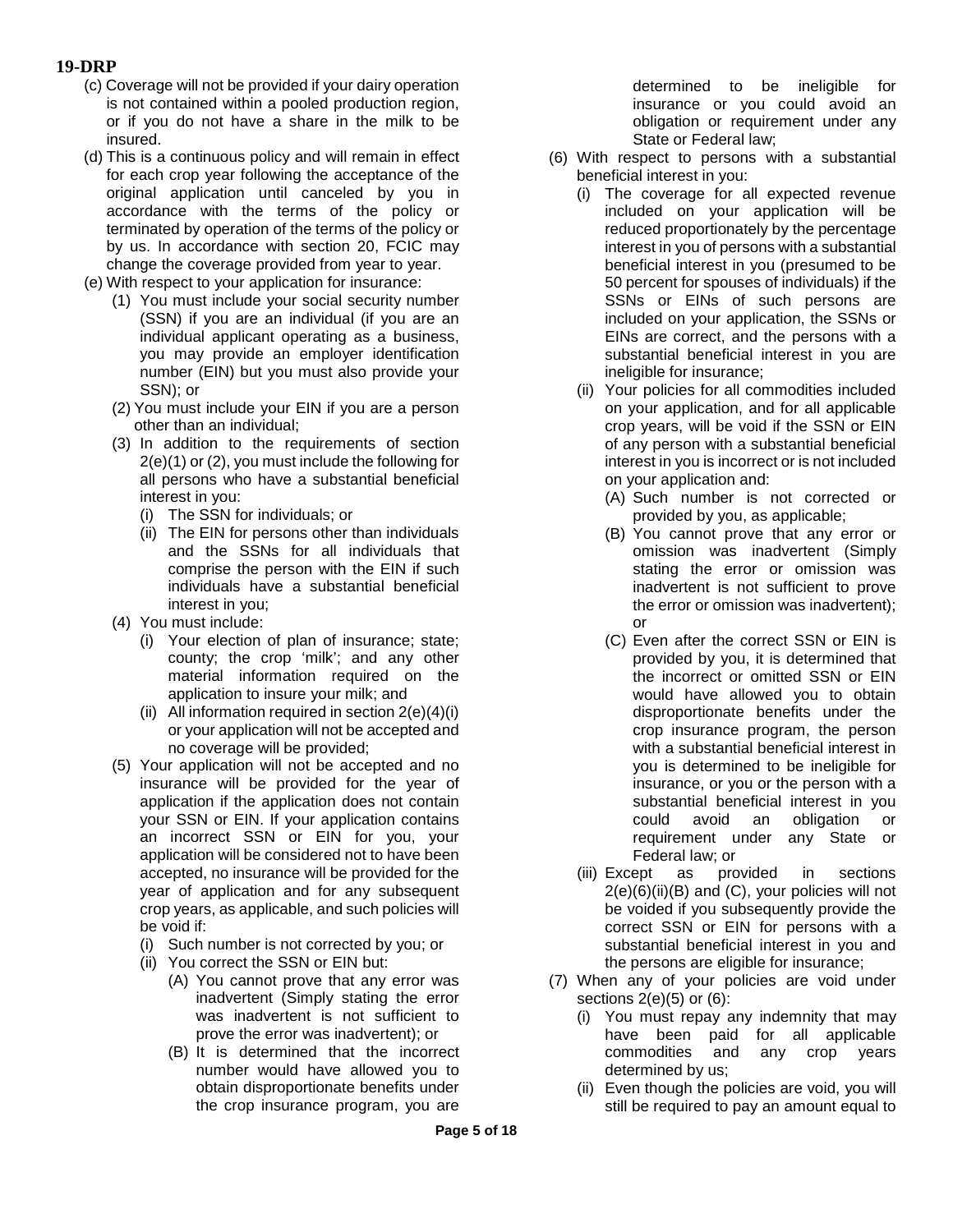20 percent of the premium that you would otherwise be required to pay; and

- (iii) If you previously paid premium or administrative fees, any amount in excess of the amount required in section 2(e)(7)(ii) will be returned to you;
- (8) Notwithstanding any of the provisions in this section, if you certify to an incorrect SSN or EIN, or receive an indemnity and the SSN or EIN was not correct, you may be subject to civil, criminal or administrative sanctions;
- (9) If any of the information regarding persons with a substantial beneficial interest in you changes after the cancellation date for the previous crop year, you must revise your application by the cancellation date for the current crop year to reflect the correct information. However, if such information changed less than 30 days before the cancellation date for the current crop year, you must revise your application by the cancellation date for the next crop year. If you fail to provide the required revisions, the provisions in section 2(e)(6) will apply; and
- (10)If you are, or a person with a substantial beneficial interest in you is, not eligible to obtain a SSN or EIN, whichever is required, you must request an assigned number for the purposes of this policy from us:
	- (i) A number will be provided only if you can demonstrate you are, or a person with a substantial beneficial interest in you is, eligible to receive Federal benefits;
	- (ii) If a number cannot be provided for you in accordance with section 2(e)(10)(i), your application will not be accepted; or
	- (iii) If a number cannot be provided for any person with a substantial beneficial interest in you in accordance with section 2(e)(10)(i), the amount of coverage for all crops on the application will be reduced proportionately by the percentage interest of such person in you.
- (f) After acceptance of the application, you may not cancel this policy for the initial crop year. Thereafter, the policy will continue in force for each succeeding crop year unless canceled or terminated as provided below.
- (g) Either you or we may cancel this policy after the initial crop year by providing written notice to the other on or before the cancellation date in accordance with section 2(l).
- (h) Any amount due to us for any policy authorized under the Act will be offset from any indemnity due you for this or any other crop insured with us under the authority of the Act.
	- (1) Even if your claim has not yet been paid, you must still pay the premium on or before the

termination date for you to remain eligible for insurance.

- (2) If you and we agree, your premium can be offset from any indemnity payment due you, even if it is prior to the billing date of the premium.
- (3) If we offset any amount due us from an indemnity owed to you, the date of payment for the purpose of determining whether you have a delinquent debt will be the date that you submit the claim for indemnity in accordance with section 7 (Determining Indemnities).
- (i) A delinquent debt for any policy will make you ineligible to obtain crop insurance authorized under the Act for any subsequent crop year and result in termination of all policies in accordance with section 2(i)(2).
	- (1) With respect to ineligibility:
		- (i) Ineligibility for crop insurance will be effective on:
			- (A) The date that a policy was terminated in accordance with section 2(i)(2) for the crop for which you failed to pay premium, an administrative fee, or any related interest owed, as applicable;
			- (B) The payment due date contained in any notification of indebtedness for any overpaid indemnity if you fail to pay the amount owed, including any related interest owed, as applicable, by such due date; or
			- (C) The termination date for the crop year prior to the crop year in which a scheduled payment is due under a written payment agreement if you fail to pay the amount owed by any payment date in any agreement to pay the debt;
		- (ii) If you are ineligible and a policy has been terminated in accordance with section 2(i)(2), you will not receive any indemnity and such ineligibility and termination of the policy may affect your eligibility for benefits under other USDA programs. Any indemnity payment that may be owed for the policy before it has been terminated will remain owed to you, but may be offset in accordance with section 2(h), unless your policy was terminated in accordance with sections  $2(i)(2)(i)(A)$ ,  $(B)$ , or  $(D)$ .
	- (2) With respect to termination:
		- (i) Termination will be effective on:
			- (A) For a policy with unpaid administrative fees or premiums, the termination date immediately subsequent to the billing date for the crop year (For policies which the sales closing date is prior to the termination date, such policies will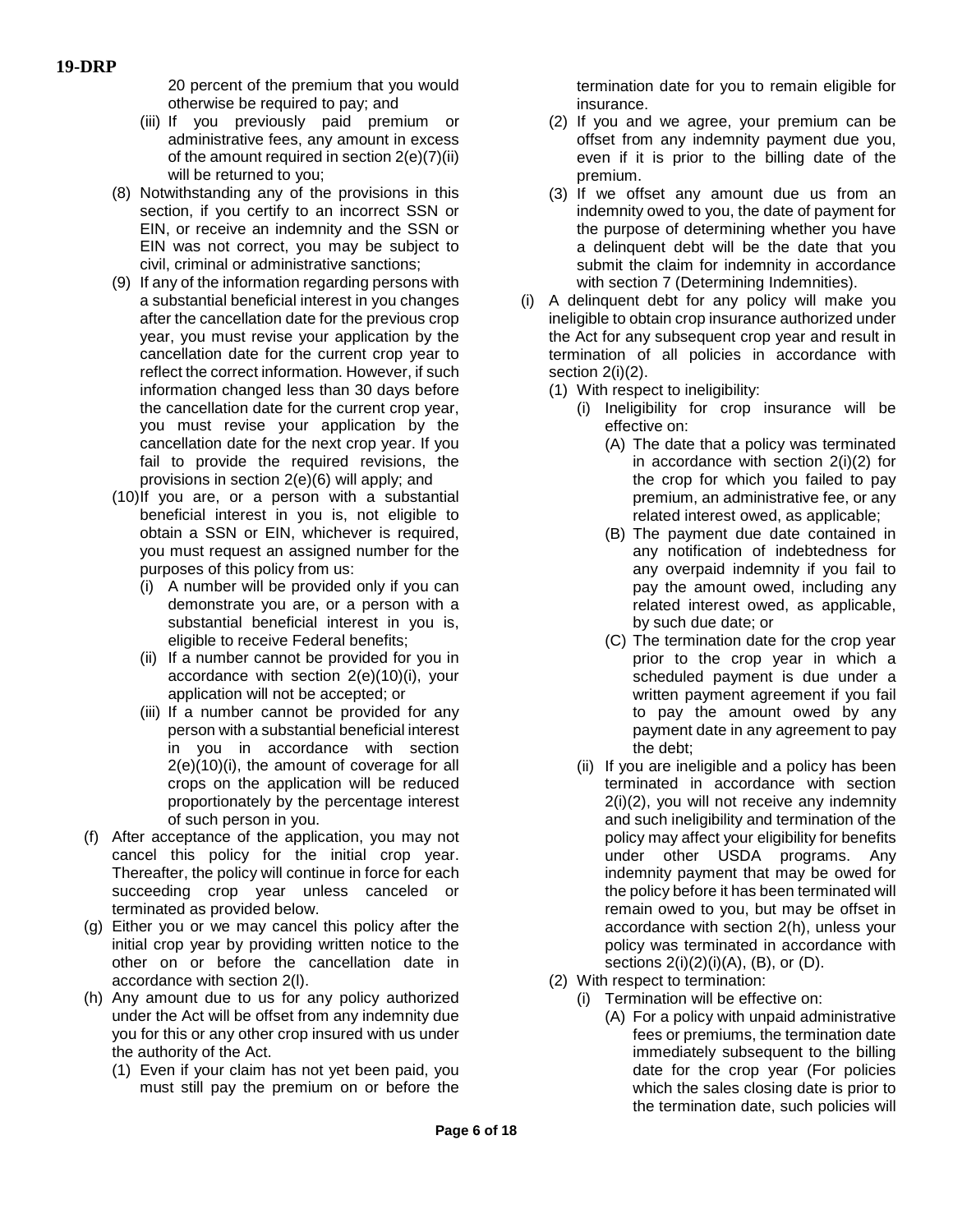terminate for the current crop year even if insurance attached prior to the termination date. Such termination will be considered effective as of the sales closing date and no insurance will be considered to have attached for the crop year and no indemnity will be owed);

- (B) For a policy with other amounts due, the termination date immediately following the date you have a delinquent debt (For policies for which the sales closing date is prior to the termination date, such policies will terminate for the current crop year even if insurance attached prior to the termination date. Such termination will be considered effective as of the sales closing date and no insurance will be considered to have attached for the crop year and no indemnity will be owed);
- (C) For all other policies that are issued by us under the authority of the Act, the termination date that coincides with the termination date for the policy with the delinquent debt or, if there is no coincidental termination date, the termination date immediately following the date you become ineligible;
- (D) For execution of a written payment agreement and failure to make any scheduled payment, the termination date for the crop year prior to the crop year in which you failed to make the scheduled payment (for this purpose only, the crop year will start the day after the termination date and end on the next termination date, e.g., if the termination date is November 30 and you fail to make a payment on November 15, 2019, your policy will terminate on November 30, 2018, for the 2019 crop year); or
- (ii) For all policies terminated under sections  $2(i)(2)(i)(A)$ ,  $(B)$ , or  $(D)$ , any indemnities paid subsequent to the termination date must be repaid.
- (iii) Once the policy is terminated, it cannot be reinstated for the current crop year unless:
	- (A) The termination was in error;
	- (B) The Administrator of the Risk Management Agency, at his or her sole discretion, determines that the following are met:
		- (1) In accordance with 7 CFR part 400, subpart U, and FCIC issued procedures, you provide

documentation that your failure to pay your debt is due to an unforeseen or unavoidable event or an extraordinary weather event that created an impossible situation for you to make timely payment;

- (2) You remit full payment of the delinquent debt owed to us or FCIC with your request submitted<br>in accordance with section in accordance  $2(i)(2)(iii)(B)(3);$  and
- (3) You submit a written request for reinstatement of your policy to us no later than 60 days after the termination date or the missed payment date of a previously executed written payment agreement, or in the case of overpaid indemnity or any amount that became due after the termination date, the due date specified in the notice to you of the amount due, if applicable.
	- (i) If authorization for reinstatement, as defined in 7 CFR part 400, subpart U, is granted, your policies will be reinstated effective at the beginning of the crop year for which you were determined ineligible, and you will be entitled to all applicable benefits under such policies, provided you meet all eligibility requirements and comply with the terms of the policy; and
	- (ii) There is no evidence of fraud or misrepresentation; or
- (C) We determine that, in accordance with 7 CFR part 400, subpart U, and FCIC issued procedures, the following are met:
	- (1) You can demonstrate:
		- (i) You made timely payment for the amount of premium owed but you inadvertently omitted some small amount, such as the most recent month's interest or a small administrative fee;
		- (ii) The amount of the payment was clearly transposed from the amount that was otherwise due (For example, you owed \$892 but you paid \$829); or
		- (iii) You timely made the full payment of the amount owed but the delivery of that payment was delayed, and was postmarked no more than seven calendar days after the termination date or the missed payment date of a previously executed written payment agreement, or in the case of overpaid indemnity or any amount that became due after the termination date, the due date specified in a notice to you of an amount due, as applicable.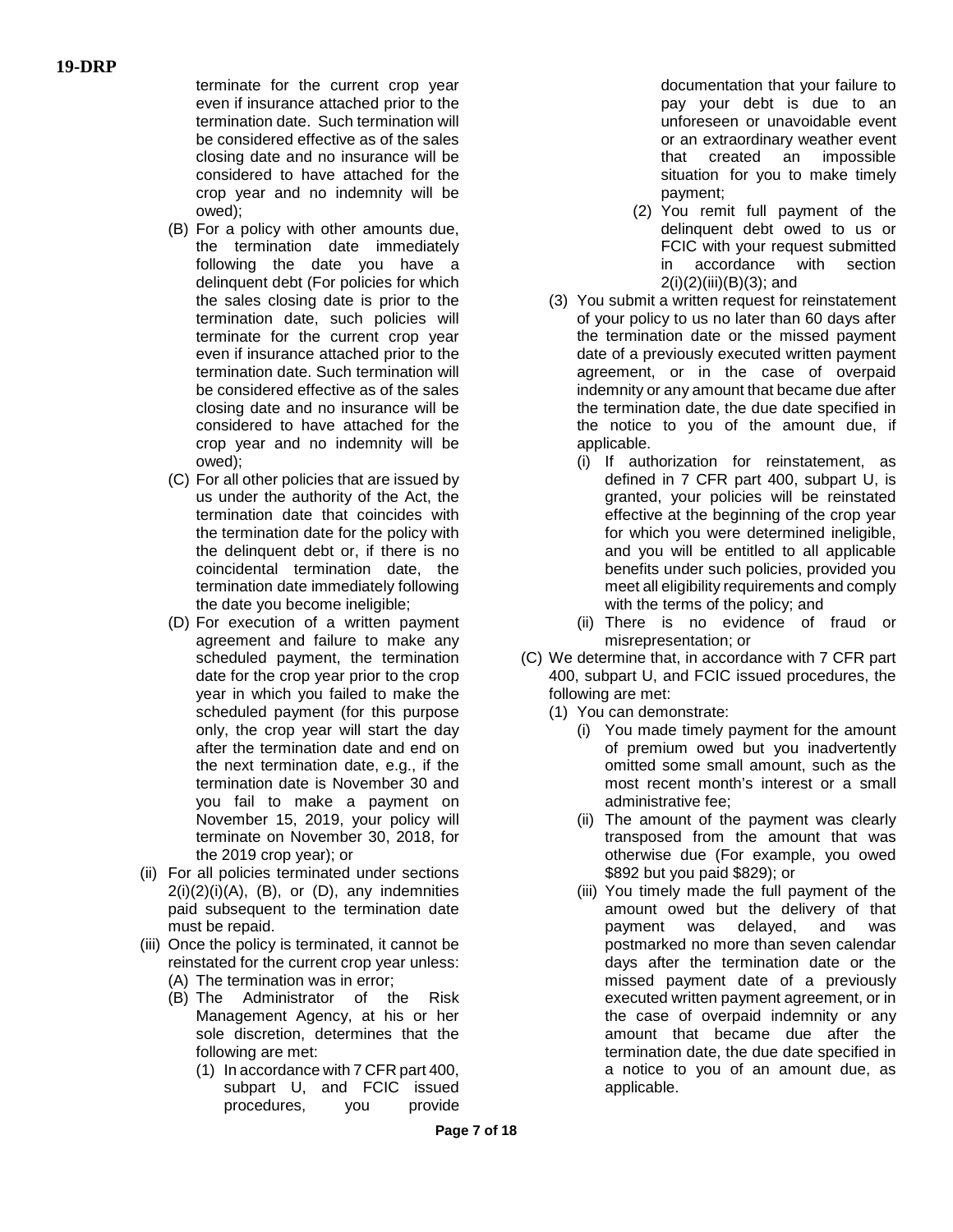- (2) You remit full payment of the delinquent debt owed to us; and
- (3) You submit a written request for reinstatement of your policy to us in accordance with 7 CFR part 400, subpart U, and applicable procedures no later than 30 days after the termination date or the missed payment date of a previously executed written payment agreement, or in the case of overpaid indemnity or any amount that became due after the termination date, the due date specified in the notice to you of the amount due, if applicable; and
- (4) If authorization for reinstatement, as defined in 7 CFR part 400, subpart U, is granted, your policies will be reinstated effective at the beginning of the crop year for which you were determined ineligible, and you will be entitled to all applicable benefits under such policies, provided you meet all eligibility requirements and comply with the terms of the policy; and
- (5) There is no evidence of fraud or misrepresentation.
	- (iv) A determination made under:
		- $(A)$  Section  $2(i)(2)(iii)(B)$  may only be appealed to the National Appeals Division in accordance with 7 CFR part 11; and
		- (B) Section  $2(i)(2)(iii)(C)$  may only be appealed in accordance with section 19.
- (3) To regain eligibility, you must:
	- (i) Repay the delinquent debt in full;
	- (ii) Execute a written payment agreement, in accordance with 7 CFR part 400, subpart U, and make payments in accordance with the agreement; or
	- (iii) Have your debts discharged in bankruptcy.
- (4) After you become eligible for crop or livestock insurance, if you want to obtain coverage for your crops or livestock, you must submit a new application on or before the sales closing date for the crop (Since applications for crop insurance cannot be accepted after the sales closing date, if you make any payment after the sales closing date, you cannot apply for insurance until the next available sales closing date).
- (5) For example, for the 2019 crop year, if you purchase Dairy Revenue Protection (DRP), with a termination date of December 31, 2020 and you do not pay the premium or other amounts due for DRP by the termination date, your livestock policies will terminate retroactive to the sales closing date that is immediately subsequent to the sales period for which the premium is delinquent, even if insurance has already attached to a subsequent sales period. The ineligibility date would be December 31,

2020. In accordance with section  $2(i)(2)(i)(C)$ , for any other policy issued under the authority of the Federal Crop Insurance Act that does not have the same termination date of December 31, the termination for such other policy will be effective on the termination date following when a policyholder becomes ineligible. For example, a producer purchased a Dairy Revenue Protection quarterly coverage endorsement on December 3, 2018 and did not pay the premium by the premium due date and subsequently purchased a Federal reinsured corn policy on March 15, 2019. The Dairy Revenue Protection policy is terminated December 31, 2020, and the producer is ineligible for any livestock plan of insurance as of the next sales closing date after December 3, 2018. However, the Federal reinsured corn policy would remain in effect for 2020 and would be terminated as of March 15, 2021 if the Dairy Revenue Protection premium remained delinquent. No indemnity will be due for that crop year for either crop. You will not be eligible to apply for crop insurance for any crop until after the amounts owed are paid in full or you file a petition to discharge the debt in bankruptcy.

- (6) If you are determined to be ineligible under section 2(i), persons with a substantial beneficial interest in you may also be ineligible until you become eligible again.
- (j) In cases where there has been a death, disappearance, judicially declared incompetence, or dissolution of any insured person:
	- (1) If any married individual insured dies, disappears, or is judicially declared incompetent, the named insured on the policy will automatically convert to the name of the spouse if:
		- (i) The spouse was included on the policy as having a substantial beneficial interest in the named insured; and
		- (ii) The spouse has a share of the crop.
	- (2) The provisions in section  $2(j)(3)$  will be applicable if:
		- (i) Any partner, member, shareholder, etc., of an insured entity dies, disappears, or is judicially declared incompetent, and such event automatically dissolves the entity; or
		- (ii) An individual, whose estate is left to a beneficiary other than a spouse or left to the spouse and the criteria in section 2(j)(1) are not met, dies, disappears, or is judicially declared incompetent.
	- (3) If section  $2(j)(2)$  applies and the death, disappearance, or judicially declared incompetence occurred: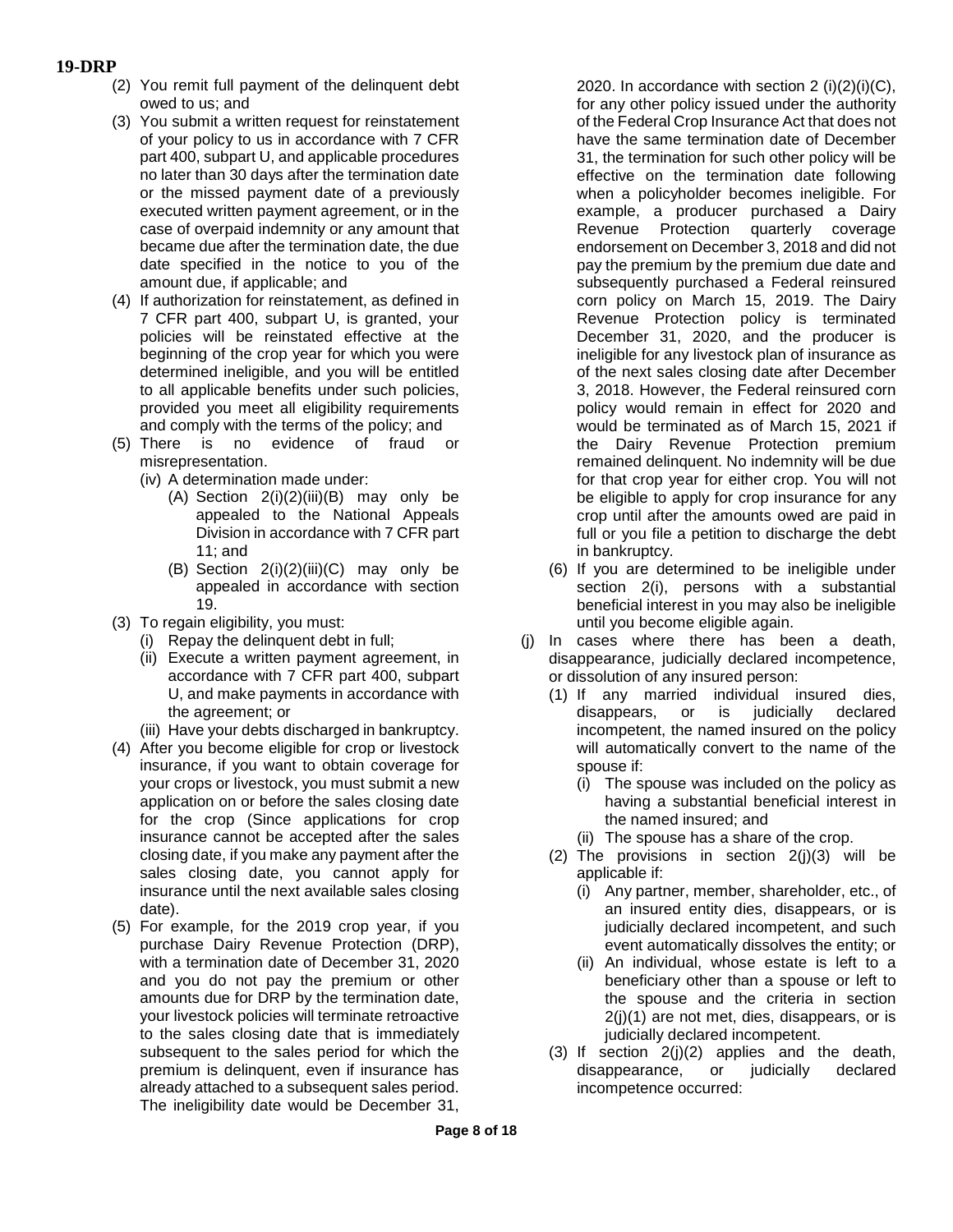- (i) More than 30 days before the cancellation date, the policy is automatically canceled as of the cancellation date and a new application must be submitted; or
- (ii) Thirty days or less before the cancellation date, or after the cancellation date, the policy will continue in effect through the crop year immediately following the cancellation date and be automatically canceled as of the cancellation date immediately following the end of the insurance period for the crop year, unless canceled by the cancellation date prior to the start of the insurance period:
	- (A) A new application for insurance must be submitted prior to the sales closing date for coverage for the subsequent crop year; and
	- (B) Any indemnity will be paid to the person or persons determined to be beneficially entitled to the payment and such person or persons must comply with all policy provisions and pay the premium.
- (4) If any insured entity is dissolved for reasons other than death, disappearance, or judicially declared incompetence:
	- (i) Before the cancellation date, the policy is automatically canceled as of the cancellation date and a new application must be submitted; or
- (ii) On or after the cancellation date, the policy will continue in effect through the crop year immediately following the cancellation date and be automatically canceled as of the cancellation date immediately following the end of the insurance period for the crop year, unless canceled by the cancellation date prior to the start of the insurance period:
	- (A) A new application for insurance must be submitted prior to the sales closing date for coverage for the subsequent crop year; and
	- (B) Any indemnity will be paid to the person or persons determined to be beneficially entitled to the payment and such person or persons must comply with all policy provisions and pay the premium.
- (5) If section 2(j)(2) or (4) applies, a remaining member of the insured person or the beneficiary is required to report to us the death, disappearance, judicial incompetence, or other event that causes dissolution not later than the next cancellation date, except if section  $2(i)(3)(ii)$  applies, notice must be provided by the cancellation date for the next crop year. If

notice is not provided timely, the provisions of section 2(j)(2) or (4) will apply retroactive to the date such notice should have been provided and any payments made after the date the policy should have been canceled must be returned.

- (k) We may cancel your policy if no premium is earned for three consecutive years.
- (l) The cancellation date is June 30 for the policy.
- (m) Any person may sign any document relative to crop insurance coverage on behalf of any other person covered by such a policy, provided that the person has a properly executed power of attorney or such other legally sufficient document authorizing such person to sign. You are still responsible for the accuracy of all information provided on your behalf and may be subject to any applicable consequences, if any information has been misreported.

## **3. Insurance Coverage**

- (a) Insurance coverage consists of your liability and premium for the quarterly insurance period, as shown on your summary of coverage.
- (b) A quarterly coverage endorsement must be submitted on our form within the sales period for each quarterly insurance period in which you desire coverage. There can be multiple quarterly coverage endorsements for the same quarterly insurance period but they cannot cover the same milk.
- (c) The quarterly coverage endorsement must include the following information, as applicable:
	- (1) You must choose either the class pricing option or the component pricing option.
		- (i) If you choose the class pricing option, you must include the following information;
			- (A) Declared class III price weighting factor between 0 percent and 100 percent, in 5 percentage point increments; and
			- (B) Default class IV price weighting factor, which is 1.00 minus declared class III price weighting factor.
		- (ii) If you choose the component pricing option, you must include the following information;

(A) The declared butterfat test elected by you can be no less than 3.5 pounds and no more than 5 pounds, in 0.05 pound increments, subject to the component test ratio between butterfat and protein in  $3(c)(1)(ii)(C)$  below;

(B) The declared protein test elected by you can be no less than 3 pounds and no more than 4 pounds, in 0.05 pound increments, subject to the component test ratio between butterfat and protein in  $3(c)(1)(ii)(C)$  below;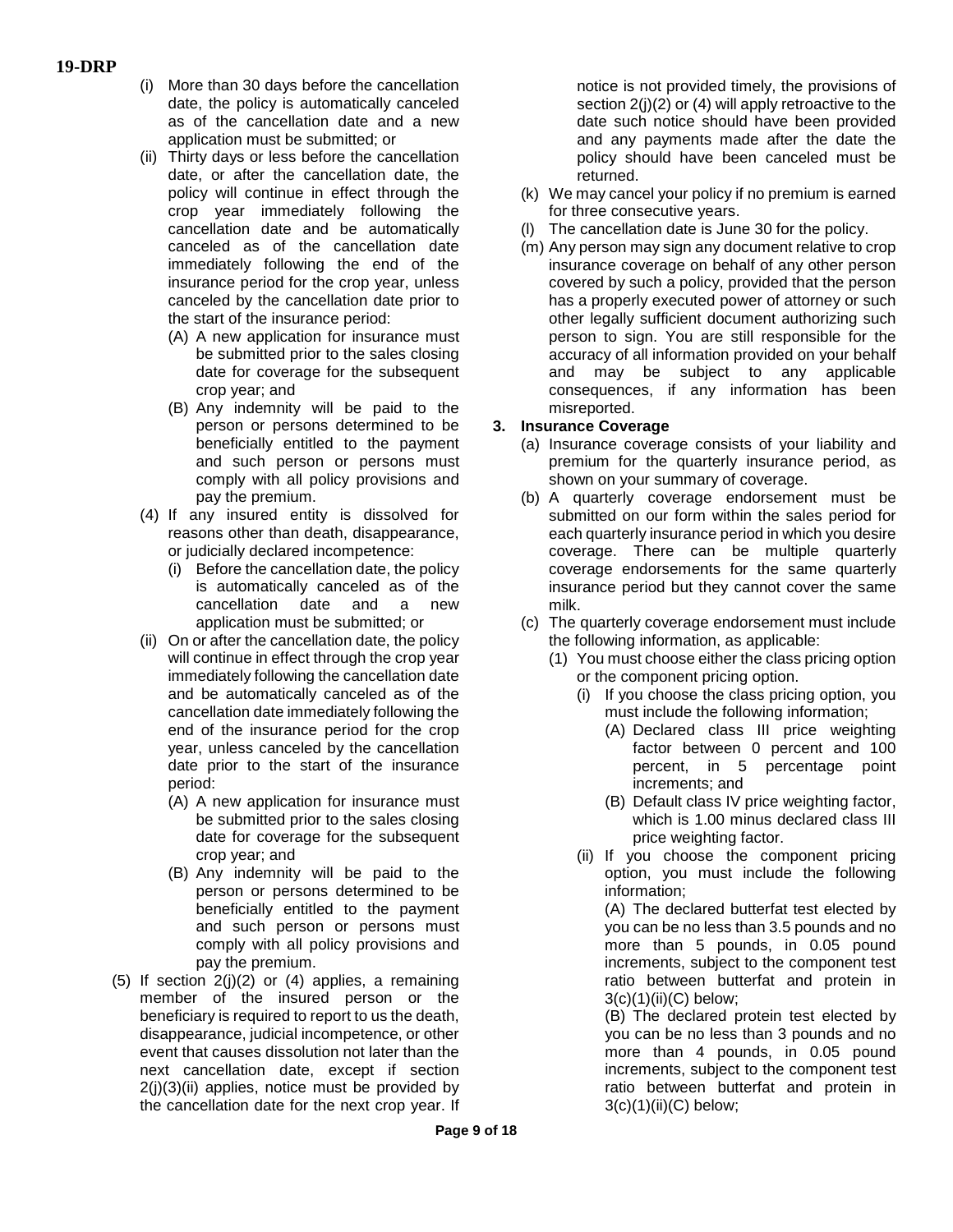(C) The declared butterfat test to declared protein test ratio must be no less than 1.15 and no greater than 1.30 rounded to the nearest five hundredths. If this condition is not met, no coverage will be provided.

- (2) Your selected quarterly insurance period;
- (3) Your declared covered milk production;

(4) Your coverage level (You must choose a coverage level between 70 and 95 percent, in increments of five percentage points, and you may choose a different coverage level for each type and practice indicated on the quarterly coverage endorsement);

(5) Your declared share at time coverage begins (You must provide the name(s) of other persons sharing in the insured milk if applicable); and

(6) Your selected protection factor (You must choose a protection factor between 1.00 and 1.5 in 0.05 increments and you may choose a different protection factor for each type and practice indicated on the quarterly coverage endorsement). (d) Your milk production worksheet is due in the event of loss in accordance with section 7(b).

- (1) The milk production worksheet must be accompanied by milk marketing records corresponding to the quarter insured from the insured dairy operation's milk cooperative or milk handler that provides records of the actual milk deliveries and, if applicable, the component levels in the milk sold.
- (2) The milk marketing records shall show:
	- (i) The name, address, Grade A identifier assigned by a duly constituted regulatory agency, and payroll number or similar identifier of the producer;
	- (ii) The daily and total pounds, and the month and dates such milk was received from that producer; and
	- (iii) If the component price option elected, the total pounds of butterfat and protein contained in the producer's milk.
- (e) No indemnity will be due you, but you will still be responsible for any premiums owed, if we find that your milk production worksheet:
	- (1) Is not supported by written verifiable records to support the information provided in section 3(d); or
	- (2) Fails to accurately report milk marketings or other material information.
- (f) Coverage can be purchased at any time during the sales period.
- (g) Sales of Dairy Revenue Protection will be suspended for the next sales period if unforeseen and extraordinary events occur that interfere with the effective functioning of the milk commodity

markets or milk production reports, as determined by RMA.

- (h) In the event of a limit movement of any milk futures expiring during the insured period, sales of Dairy Revenue Protection will be suspended.
- (i) Sales of Dairy Revenue Protection will be suspended on the calendar days on which USDA releases the Milk Production report, the Cold Storage report, or the Dairy Products report, as well as any other days that for any reason Dairy Revenue Protection offer prices are not published in the actuarial documents.

## **4. Causes of Loss**

This policy provides insurance only for the difference between the final revenue guarantee and actual milk revenue, times your actual share and protection factor, caused by natural occurrences in market prices and yields in your pooled production region. This policy does not insure against the death or other loss or destruction of your dairy cattle, or against any other loss or damage of any kind whatsoever.

#### **5. Premium**

- (a) The premium is earned and payable at the time coverage begins. You will be billed for the premium not earlier than the premium billing date specified in the actuarial documents.
- (b) The premium is shown on your summary of coverage.
- (c) The premium will be based on the information you provide on your application and quarterly coverage endorsement.
- (d) The premium will be based on your declared share. Premium will not be reduced if your declared share is greater than your actual share.
- (e) If you qualify as a beginning farmer or rancher, your premium subsidy will be ten percentage points greater than the premium subsidy that you would otherwise receive, unless otherwise specified in the Special Provisions;
- (f) You will be ineligible for any premium subsidy paid on your behalf by FCIC for any policy issued by us if:
	- (1) USDA determines you have committed a violation of the highly erodible land conservation or wetland conservation provisions of 7 CFR part 12 as amended by the Agricultural Act of 2014; or
	- (2) You have not filed form AD-1026 with FSA for the reinsurance year by the premium billing date.
		- (i) Notwithstanding section 5(e)(2), you may be eligible for premium subsidy without having a timely filed form AD–1026:
			- (A) For the initial reinsurance year if you certify by the premium billing date for your policy that you meet the qualifications as outlined in FCIC approved procedures for producers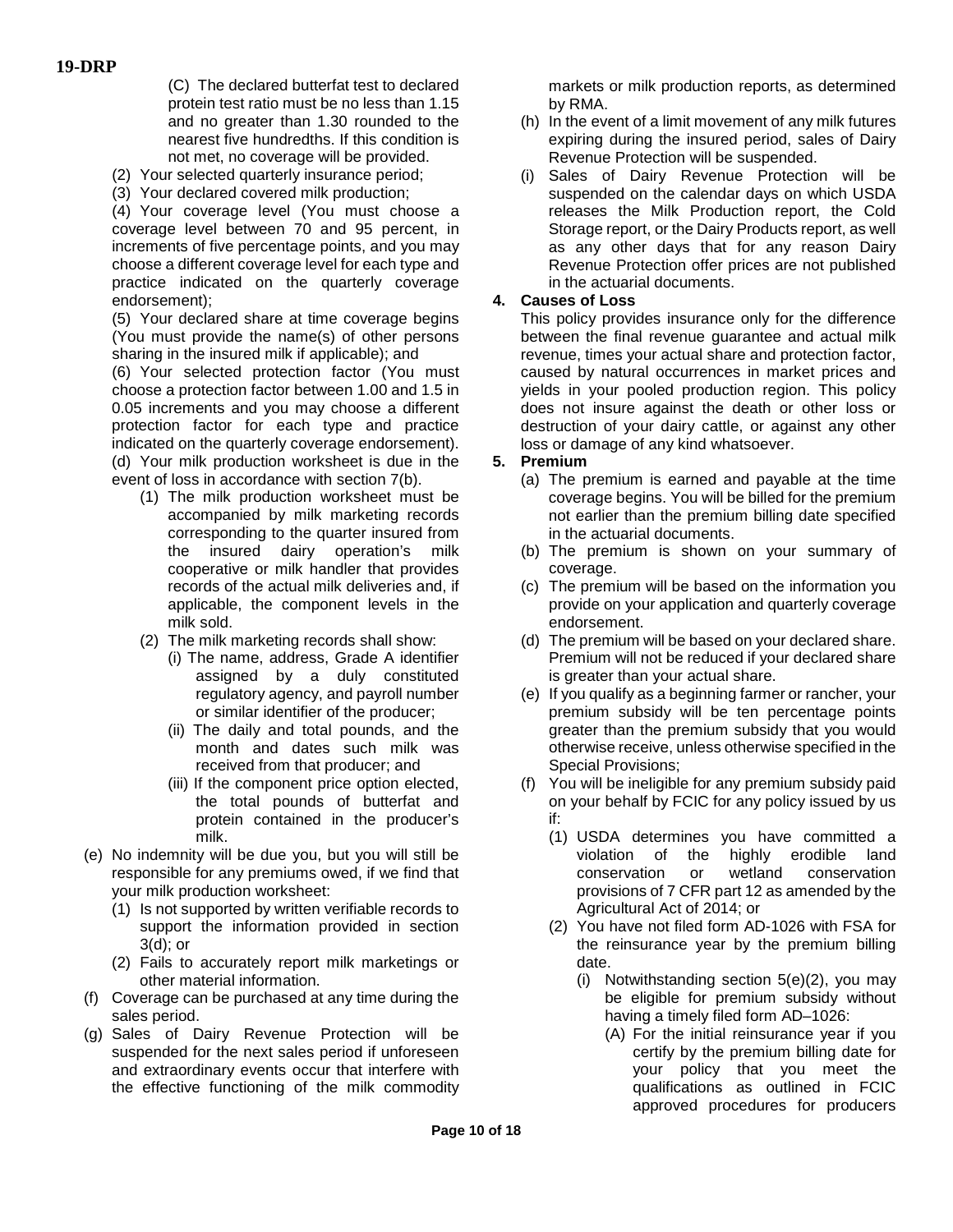who are new to farming, new to crop insurance, a new entity, or have not previously been required to file form AD-1026; or

- (B) If FSA approves relief for failure to timely file due to circumstances beyond your control or failure to timely provide adequate information to complete the form AD-1026 in accordance with the provisions contained in 7 CFR part 12.
- (ii) To be eligible for premium subsidy paid on your behalf by FCIC, it is your responsibility to assure you meet all the requirements for:
	- (A) Compliance with the conservation provisions specified in section 5(e)(1) of this section; and
	- (B) Filing form AD-1026, to be properly identified as in compliance with the conservation provisions specified in section 5(e)(1) of this section.
- (g) Premium owed by you will be offset from an indemnity due you. The date of payment for the purpose of determining whether you have a delinquent debt will be the date that you submit the claim for indemnity.

## **6. Quarterly Insurance Period**

- (a) Coverage begins on your declared covered milk production on the first day of the quarterly insurance period of the insured quarter as shown on your summary of coverage.
- (b) Coverage ends on your declared covered milk production on the end of insurance date for the quarterly insurance period as shown in the actuarial documents.

## **7. Determining Indemnities**

- (a) In the case of a payable loss on insured milk, we will send you a notice of probable loss approximately ten days after all Dairy Revenue Protection data applicable for the quarterly insurance period are released.
- (b) In order to receive an indemnity, you must submit a claim to us on our form and include all required documents, including the milk production worksheet, within sixty days (60) days following the date the notice of probable loss is issued.
- (c) In the event of loss covered by this policy, we will settle your claim by subtracting the actual milk revenue from the final revenue guarantee, and then multiplying by the protection factor multiplied by your actual share. If the result is greater than zero, an indemnity will be paid to you in this amount.
- (d) Your covered milk production is the amount of milk marketings you declare on your quarterly coverage endorsements but if you do not actually produce the covered milk production declared:
- (i) If your milk marketings for the quarterly insurance period are at or above 85 percent of the declared covered milk production summed over all quarterly coverage endorsements for the quarterly insurance period, then your covered milk production equals your declared covered milk production, even if your milk marketings are lower than the declared covered milk production; or
- (ii) If your milk marketings during the quarterly insurance period are less than 85 percent of the declared covered milk production summed over all quarterly coverage endorsements for the quarterly insurance period, then your total covered milk production for this quarterly insurance period shall equal your milk marketings divided by 85 percent.
	- (A) For example, two separate quarterly coverage endorsements are purchased at different points in time for a single quarterly insurance period, endorsement A has 1,500,000 pounds of declared covered milk production and endorsement B has 500,000 pounds of declared covered milk production for a total of 2,000,000 pounds. The milk marketings are 1,200,000 pounds of milk for the quarter. The total covered milk production for all quarterly coverage endorsements shall be 1,200,000 pounds divided by .85 which equals 1,411,765 pounds.
	- (B) The covered milk production for each quarterly coverage endorsement will be determined by total covered milk production multiplied by declared covered milk production divided by total declared covered milk production.
	- (C) For example, endorsement A, 1,411,765 pounds total covered milk production multiplied by (1,500,000 divided by 2,000,000) equals 1,058,824 pounds covered milk production for this endorsement.
	- (D) Endorsement B, 1,411,765 pounds total covered milk production multiplied by (500,000 divided by 2,000,000) equals 352,941 pounds covered milk production for this endorsement.
	- (E) Premium will be due in accordance with section 5, which uses your declared covered milk production, and your premium will not be reduced as a result of any recalculations in the covered milk production calculations of section 7(d).
- (e) If you elected the component pricing option, your coverage is based on your declared butterfat test and protein tests. However, to receive your full coverage your average actual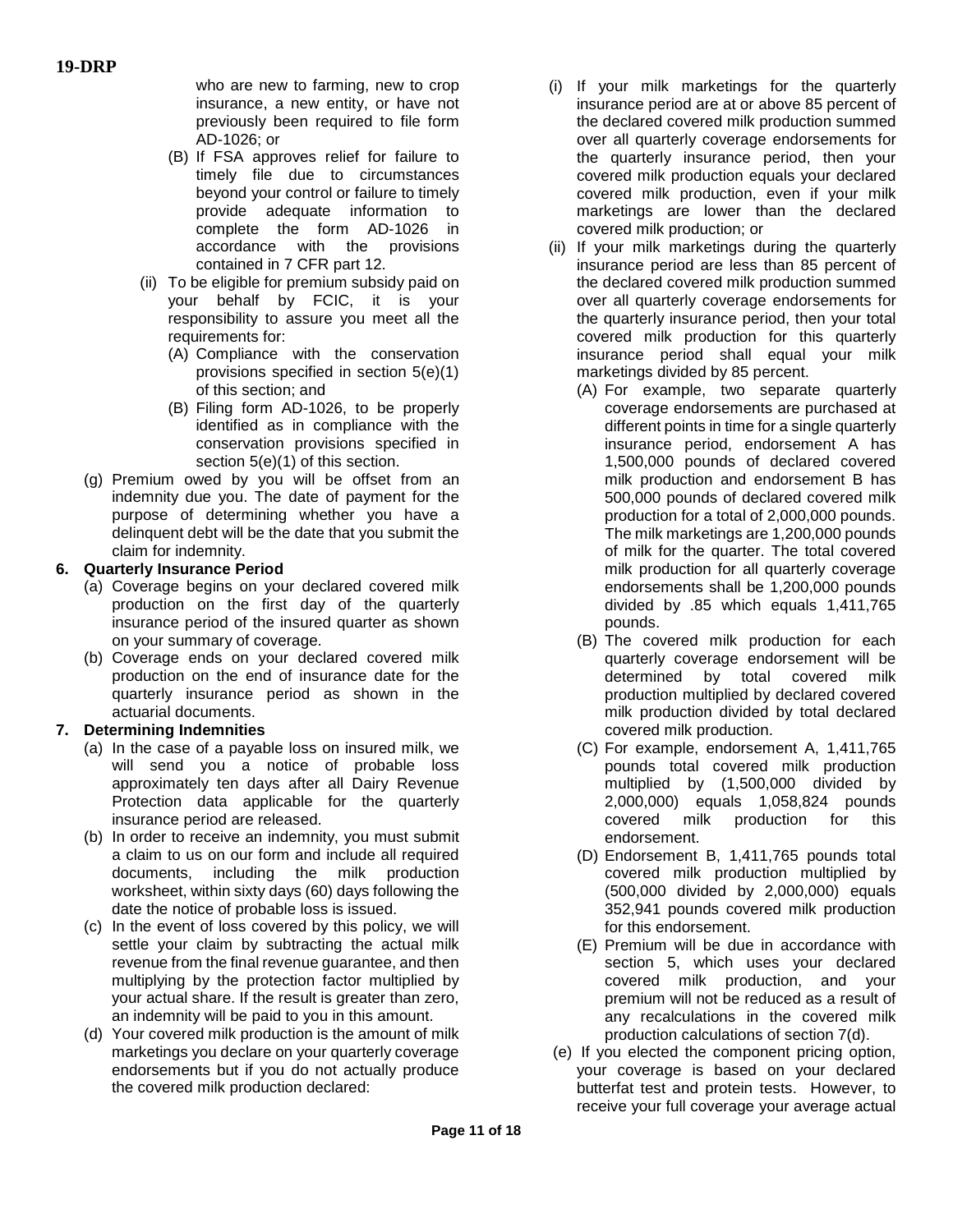butterfat test and average actual protein test component levels for milk sold during the quarterly insurance period as indicated on your milk production worksheet must not be less than 90 percent of the declared butterfat test or declared protein test. The final butterfat test and final protein test used to calculate the final component pricing milk revenue and the actual component pricing milk revenue for indemnity calculation purposes is determined as follows;

- (i) If either actual component test is less than 90 percent, then, as applicable, the final butterfat test and/or final protein test will be the actual determined test value percent divided by .90. For example, if the declared butterfat test is 5.00 pounds, the policy holder's average butterfat test during the quarter must equal or exceed 4.50 pounds. If the actual butterfat test is 3.80 pounds, the final butterfat test will be 4.22 pounds.
- (ii) For either actual component test that is at least 90 percent of the declared, then, as applicable, the final butterfat test and/or final protein test will equal the declared butterfat test or declared protein test. For example, if the declared protein test is 4.00 pounds, and the policy holder's average actual protein test during the quarter is 3.80 pounds, the final protein test will be 4.00 pounds.
- (iii) Premium will be due in accordance with section 5 and the component calculations of section 7(e) will not result in a premium refund.
- (f) If you qualify for an indemnity under the terms and conditions of this policy, the indemnity payment shall be made within thirty (30) days following receipt by us of the properly executed claim form.
- (g) In the event that NASS does not publish information needed to determine state milk per cow or other information needed in your pooled production region, then the values for the actual milk production per cow will be set equal to the expected milk production per cow.
- (h) Indemnities will be calculated using the same USDA pricing methodologies, yield formulas and factors in effect at the time the coverage was established.

## **8. Conformity to Food Security Act**

Although your violation of a number of federal statutes, including the Act, may cause cancellation or termination of the policy or may cause the policy to become void, you should be specifically aware that your policy will be canceled if you are determined to be ineligible to receive benefits under the Act due to violation of the controlled substance provisions (title XVII) of the Food Security Act of 1985 (Pub. L. 99-198) and the regulations published at 7 CFR part 400, subpart F. We will recover any and all monies paid to you or received by you during your period of ineligibility,

and your premium will be refunded, less a reasonable amount for expenses and handling not to exceed 20 percent of the total premium.

# **9. Amounts Due Us**

- (a) Interest will accrue at the rate of 1.25 percent simple interest per calendar month on any unpaid amount owed to us or on any unpaid administrative fees owed to FCIC.
	- (1) For the purpose of premium amounts owed to us or administrative fees owed to FCIC, interest will start to accrue on the first day of the month following the issuance of the notice by us, provided that a minimum of 30 days have passed from the premium billing date specified in the actuarial documents.
	- (2) We will collect any unpaid amounts owed to us and any interest owed thereon, and, prior to the termination date, we will collect any administrative fees and interest owed thereon to FCIC.
	- (3) After the termination date, FCIC will collect any unpaid administrative fees and any interest owed thereon for any catastrophic risk protection policy and we will collect any unpaid administrative fees and any interest owed thereon for additional coverage policies.
- (b) For the purpose of any other amounts due us, such as repayment of indemnities found not to have been earned, interest will start to accrue on the date that notice is issued to you for the collection of the unearned amount.
	- (1) Amounts found due under this paragraph will not be charged interest if payment is made within 30 days of issuance of the notice by us.
	- (2) The amount will be considered delinquent if not paid within 30 days of the date the notice is issued by us.
- (c) All amounts paid will be applied first to expenses of collection (see subsection (d) of this section), if any, second to the reduction of accrued interest, and then to the reduction of the principal balance.
- (d) If we determine that it is necessary to contract with a collection agency or to employ an attorney to assist in collection, you agree to pay all of the expenses of collection.
- (e) The portion of the amounts owed by you for a policy authorized under the Act that are owed to FCIC may be collected in part through administrative offset from payments you receive from United States government agencies in accordance with 31 U.S.C. chapter 37. Such amounts include all administrative fees, and the share of the overpaid indemnities and premiums retained by FCIC plus any interest owed thereon.

## **10. Payment and Interest Limitations**

We will pay simple interest computed on the net indemnity ultimately found to be due by us or by a final judgment of a court of competent jurisdiction, from and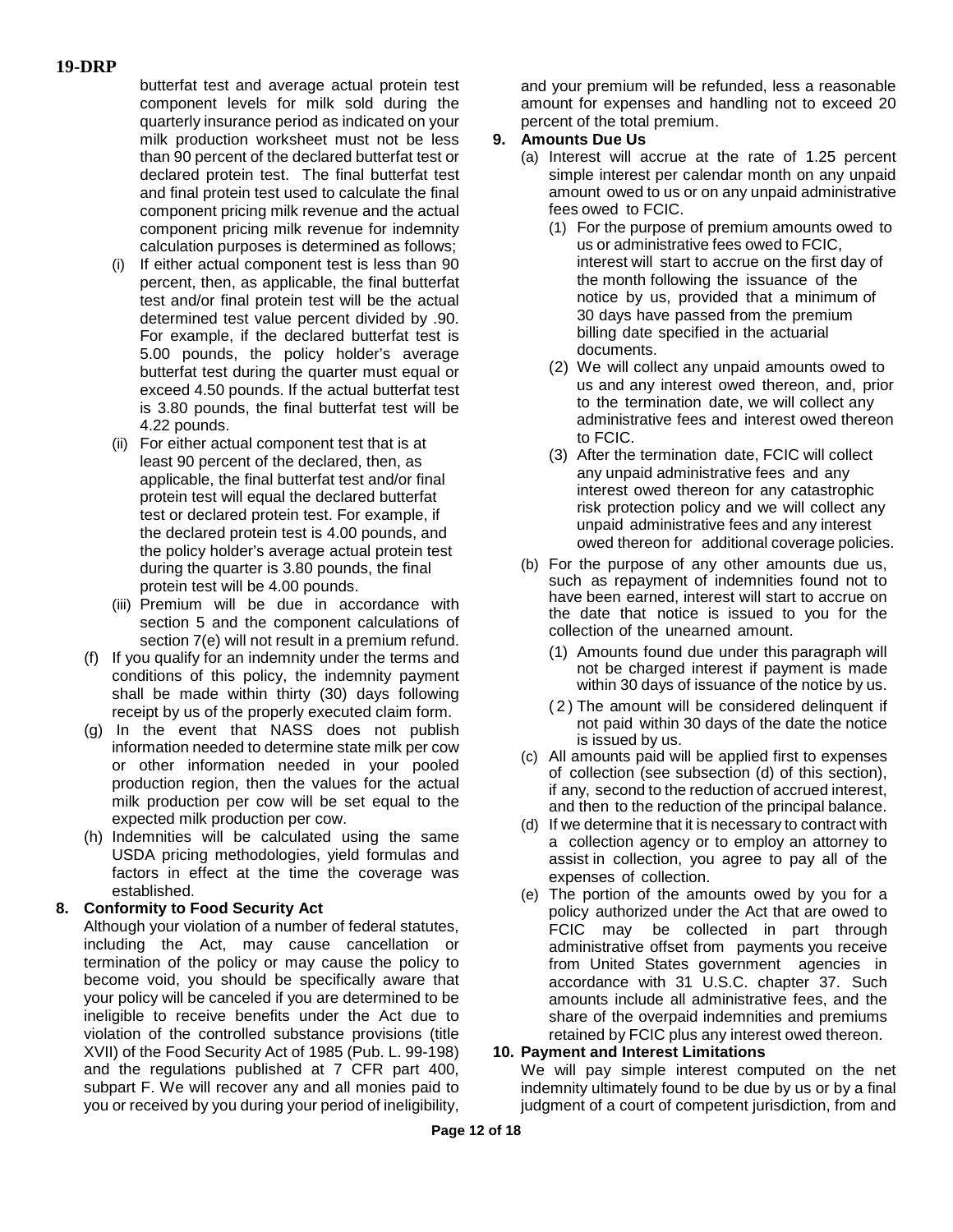including the 61st day after the date you sign, date, and submit to us the properly completed claim on our form. Interest will be paid only if the reason for our failure to timely pay is NOT due to your failure to provide information or other material necessary for the computation or payment of the indemnity. The interest rate will be that established by the Secretary of the Treasury under section 12 of the Contract Disputes Act of 1978 (41 U.S.C. 611) and published in the Federal Register semiannually on or about January 1 and July 1 of each year, and may vary with each publication.

### **11. Concealment, Misrepresentation or Fraud**

- (a) If you have falsely or fraudulently concealed the fact that you are ineligible to receive benefits under the Act or if you or anyone assisting you has intentionally concealed or misrepresented any material fact relating to this policy:
	- (1) This policy will be voided; and
	- (2) You may be subject to remedial sanctions in accordance with 7 CFR part 400, subpart R.
- (b) Even though the policy is void, you will still be required to pay 20 percent of the premium that you would otherwise be required to pay to offset costs incurred by us in the service of this policy. If previously paid, the balance of the premium will be returned.
- (c) Voidance of this policy will result in you having to reimburse all indemnities paid for the crop year in which the voidance was effective.
- (d) Voidance will be effective on the first day of the quarterly insurance period for the crop year in which the act occurred and will not affect the policy for subsequent crop years unless a violation of this section also occurred in such crop years.
- (e) If you willfully and intentionally provide false or inaccurate information to us or FCIC or you fail to comply with a requirement of FCIC, in accordance with 7 CFR part 400, subpart R, FCIC may impose on you:
	- (1) A civil fine for each violation in an amount not to exceed the greater of:
		- (i) The amount of the pecuniary gain obtained as a result of the false or inaccurate information provided or the noncompliance with a requirement of FCIC; or
		- (ii) \$10,000; and
	- (2) A disqualification for a period of up to 5 years from receiving any monetary or non-monetary benefit provided under each of the following:
		- (i) Any crop insurance policy offered under the Act;
		- (ii) The Farm Security and Rural Investment Act of 2002 (7 U.S.C. 7333 et seq*.*);
		- (iii) The Agricultural Act of 1949 (7 U.S.C. 1421 et seq*.*);
		- (iv) The Commodity Credit Corporation Charter Act (15 U.S.C. 714 et seq*.*);
		- (v) The Agricultural Adjustment Act of 1938 (7 U.S.C. 1281 et seq.);
- (vi) Title XII of the Food Security Act of 1985 (16 U.S.C. 3801 et seq*.*);
- (vii) The Consolidated Farm and Rural Development Act (7 U.S.C. 1921 et seq*.*); and
- (viii)Any federal law that provides assistance to a producer of an agricultural commodity affected by a crop loss or a decline in the prices of agricultural commodities.

#### **12. Transfer of Coverage and Right to Indemnity**

If you transfer any of the ownership interest in your milk during the quarterly insurance period, you may transfer your coverage rights, if the transferee is eligible for crop or livestock insurance.

- (a) We will not be liable for any more than the liability determined in accordance with your policy that existed before the transfer occurred.
- (b) The transfer of coverage rights must be on our form and will not be effective until approved by us in writing.
- (c) Both you and the transferee are jointly and severally liable for the payment of the premium.
- (d) The transferee has all rights and responsibilities under this policy consistent with the transferee's interest.
- (e) If the transferee is not eligible for insurance under this policy for any reason, and the transfer occurs before the final 30 days of the quarterly insurance period, then the transferred portion of the coverage will be terminated and no premium for that portion will be refunded.

#### **13. Assignment of Indemnity**

- (a) You may assign your right to an indemnity for the crop year only to creditors or other persons to whom you have a financial debt or other pecuniary obligation. You may be required to provide proof of the debt or other pecuniary obligation before we will accept the assignment of indemnity.
- (b) All assignments must be on our form and must be provided to us. Each assignment form may contain more than one creditor or other person to whom you have a financial debt or other pecuniary obligation.
- (c) Unless you have provided us with a properly executed assignment of indemnity, we will not make any payment to a lienholder or other person to whom you have a financial debt or other pecuniary obligation even if you may have a lien or other assignment recorded elsewhere. Under no circumstances will we be liable:
	- (1) To any lienholder or other person to whom you have a financial debt or other pecuniary obligation where you have failed to include such lienholder or person on a properly executed assignment of indemnity provided to us; or
	- (2) To pay to all lienholders or other persons to whom you have a financial debt or other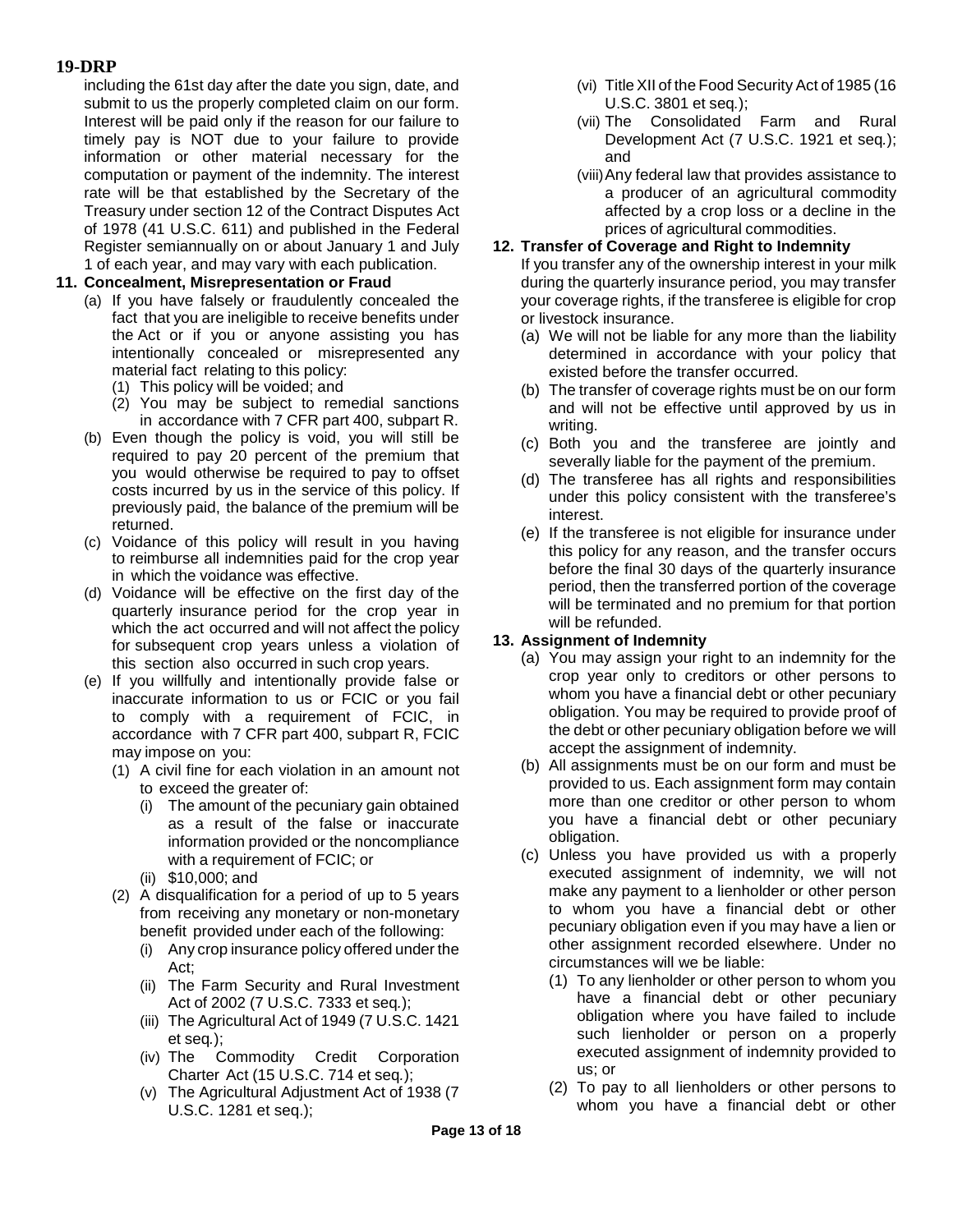pecuniary obligation any amount greater than the total amount of indemnity owed under the policy.

- (d) If we have received the properly executed assignment of indemnity form:
	- (1) Only one payment will be issued jointly in the names of all assignees and you; and
	- (2) Any assignee will have the right to submit all loss notices and forms as required by the policy.
- (e) If you have suffered a loss from an insurable cause and fail to file a claim for indemnity within the period specified in section 7(b), the assignee may submit the claim for indemnity not later than 15 days after the period for filing a claim has expired. We will honor the terms of the assignment only if we can accurately determine the amount of the claim. However, no action will lie against us for failure to do so.

### **14. Descriptive Headings**

The descriptive headings of the various policy provisions are formulated for convenience only and are not intended to affect the construction or meaning of any of the policy provisions.

### **15. Notices**

- (a) All notices required to be given by you must be in writing and received by the insurance agent identified in your application within the designated time unless otherwise provided by the notice requirement.
	- (1) Notices required to be given immediately may be by telephone or in person and confirmed in writing.
	- (2) Time of the notice will be determined by the time of our receipt of the written notice. If the date by which you are required to submit a report or notice falls on Saturday, Sunday, or a federal holiday, or if your agent's office is, for any reason, not open for business on the date you are required to submit such notice or report, such notice or report must be submitted on the next business day.
- (b) All policy provisions, notices and communications required to be sent by us to you will be provided by electronic means, unless we do not have the ability to transmit such information to you by electronic means; or you elect to receive a paper copy of such information.

### **16. Applicability of State and Local Statutes**

If the provisions of this policy conflict with statutes of the state or locality in which this policy is issued, the policy provisions will prevail. State and local laws and regulations in conflict with federal statutes or regulations do not apply to this policy.

### **17. Other Insurance**

**Other Like Insurance** - Nothing in this section prevents you from obtaining other insurance not authorized under the Act. However, unless specifically required by policy provisions, you must not obtain any other livestock insurance issued under the authority of the Act on the insured milk. If you cannot demonstrate that you did not intend to have more than one policy or endorsement in effect, you may be subject to the consequences authorized under this policy, the Act, or any other applicable statute. If you can demonstrate that you did not intend to have more than one policy in effect (For example, an application to transfer your policy or written notification to an insurance provider that states you want to purchase, or transfer, insurance and you want any other policies for the crop canceled would demonstrate you did not intend to have duplicate policies), and:

- (1) Both are for Dairy Revenue Protection policies, the policy with the earliest date of application will be in force and the other policy will be void, unless both policies are with:
	- (i) The same insurance provider and the insurance provider agrees otherwise; or
	- (ii) Different insurance providers and both insurance providers agree otherwise.
- (2) One policy is Dairy Revenue Protection and the other is a livestock policy insuring the same milk for the quarterly insurance period, the policy with the earliest date of endorsement for the quarterly insurance period will be in force and the other endorsement will be void.

#### **18. Access to Insured Milk and Records, and Record Retention**

- (a) We, and any employee of USDA, reserve the right to examine your dairy herd, and all records relating to sale of the milk as often as we reasonably require during the record retention period.
- (b) For three years after the end of the quarterly insurance period, you must retain, and provide upon our request, or the request of any USDA employee, complete records of the purchase, feeding (used to determine capacity only), shipment, sale, or other disposition of all the insured milk.
	- (1) You must also provide upon our request, or the request of any USDA employee, separate records showing the same information from any milk not insured.
	- (2) We may extend the record retention period beyond three years by notifying you of such extension in writing.
	- (3) Your failure to keep and maintain such records will result in no indemnity being due and since the denial of indemnity is based on a breach of the policy for the quarterly insurance period, you will still be required to pay all premiums owed.
- (c) Any person designated by us, and any employee of USDA, will, at any time during the record retention period, have access: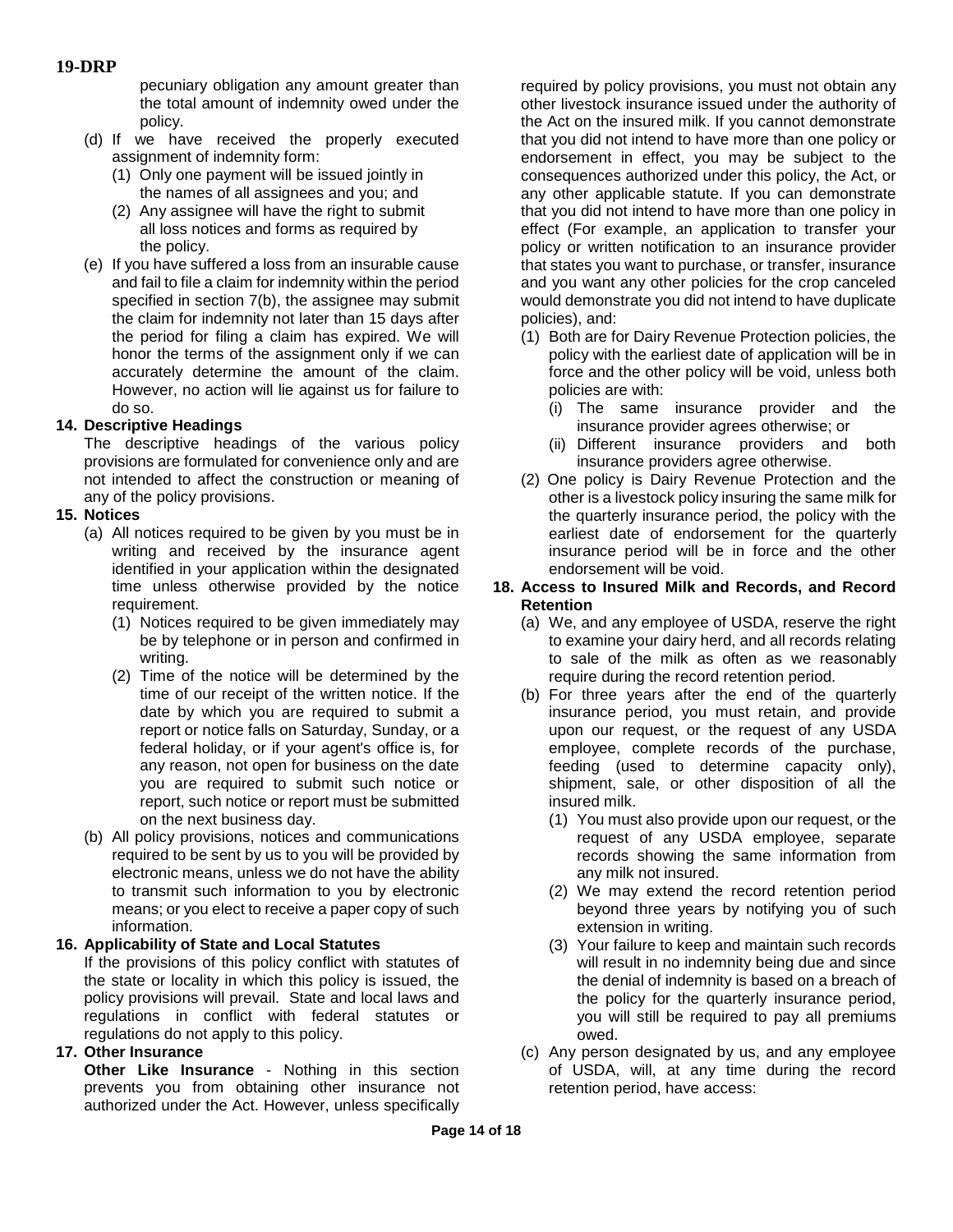- **19-DRP**
	- (1) To any records relating to this insurance at any location where such records may be found or maintained; and
	- (2) To the farm.
	- (d) By applying for insurance under the authority of the Act or by continuing insurance for which you previously applied, you authorize us, or any person acting for us, to obtain records relating to the insured milk from any person who may have custody of those records including, but not limited to, packers, banks, shippers, sale barns, terminals, cooperatives, associations, and accountants. You must assist us in obtaining all records that we request from third parties.
- **19. Mediation, Arbitration, Appeal, Reconsideration, and Administrative and Judicial Review.**
	- (a) If you and we fail to agree on any determination made by us, the disagreement may be resolved through mediation in accordance with section 19(g). If resolution cannot be reached through mediation, or you and we do not agree to mediation, the disagreement must be resolved through arbitration in accordance with the rules of the American Arbitration Association (AAA), except as provided in sections 19(c) and (f), and unless rules are established by FCIC for this purpose. Any mediator or arbitrator with a familial, financial or other business relationship to you or us, or our agent or loss adjuster, is disqualified from hearing the dispute.
		- (1) All disputes involving determinations made by us are subject to mediation or arbitration. However, if the dispute in any way involves a policy or procedure interpretation, regarding whether a specific policy provision or procedure is applicable to the situation, how it is applicable, or the meaning of any policy provision or procedure, either you or we must obtain an interpretation from FCIC in accordance with 7 CFR part 400, subpart X or such other procedures as established by FCIC.
			- (i) Any interpretation by FCIC will be binding in any mediation or arbitration.
			- (ii) Failure to obtain any required interpretation from FCIC will result in the nullification of any agreement or award.
			- (iii) An interpretation by FCIC of a policy provision is considered a determination that is a matter of general applicability.
			- (iv) An interpretation by FCIC of a procedure may be appealed to the National Appeals Division in accordance with 7 CFR part 11.
		- (2) Unless the dispute is resolved through mediation, the arbitrator must provide to you and us a written statement describing the issues in dispute, the factual findings, the determinations and the amount and basis for any award and breakdown by claim for any

award. The statement must also include any amounts awarded for interest.

- (i) Failure of the arbitrator to provide such written statement will result in the nullification of all determinations of the arbitrator.
- (ii) All agreements reached through settlement, including those resulting from mediation, must be in writing and contain at a minimum a statement of the issues in dispute and the amount of the settlement.
- (b) Regardless of whether mediation is elected:
	- (1) The initiation of arbitration proceedings must occur within one year of the date we denied your claim or rendered the determination with which you disagree, whichever is later;
	- (2) If you fail to initiate arbitration in accordance with section 19(b)(1) and complete the process, you will not be able to resolve the dispute through judicial review;
	- (3) If arbitration has been initiated in accordance with section 19(b)(1) and completed, and judicial review is sought, suit must be filed not later than one year after the date the arbitration decision was rendered; and
	- (4) In any suit, if the dispute in any way involves a policy or procedure interpretation, regarding whether a specific policy provision or procedure is applicable to the situation, how it is applicable, or the meaning of any policy provision or procedure, an interpretation must be obtained from FCIC in accordance with 7 CFR part 400, subpart X or such other procedures as established by FCIC. Such interpretation will be binding.
- (c) Any decision rendered in arbitration is binding on you and us unless judicial review is sought in accordance with section 19(b)(3). Notwithstanding any provision in the rules of the AAA, you and we have the right to judicial review of any decision rendered in arbitration.
- (d) If you disagree with any determination made by FCIC or any claim where FCIC is directly involved in the claims process or directs us in the resolution of the claim, you may obtain an administrative review in accordance with 7 CFR part 400, subpart J (administrative review) or appeal in accordance with 7 CFR part 11 (appeal).
	- (1) If you elect to bring suit after completion of any appeal, such suit must be filed against FCIC not later than one year after the date of the decision rendered in such appeal.
	- (2) Such suit must be brought in the United States district court for the district in which the insured milk is located.
	- (3) Under no circumstances can you recover any attorney fees or other expenses, or any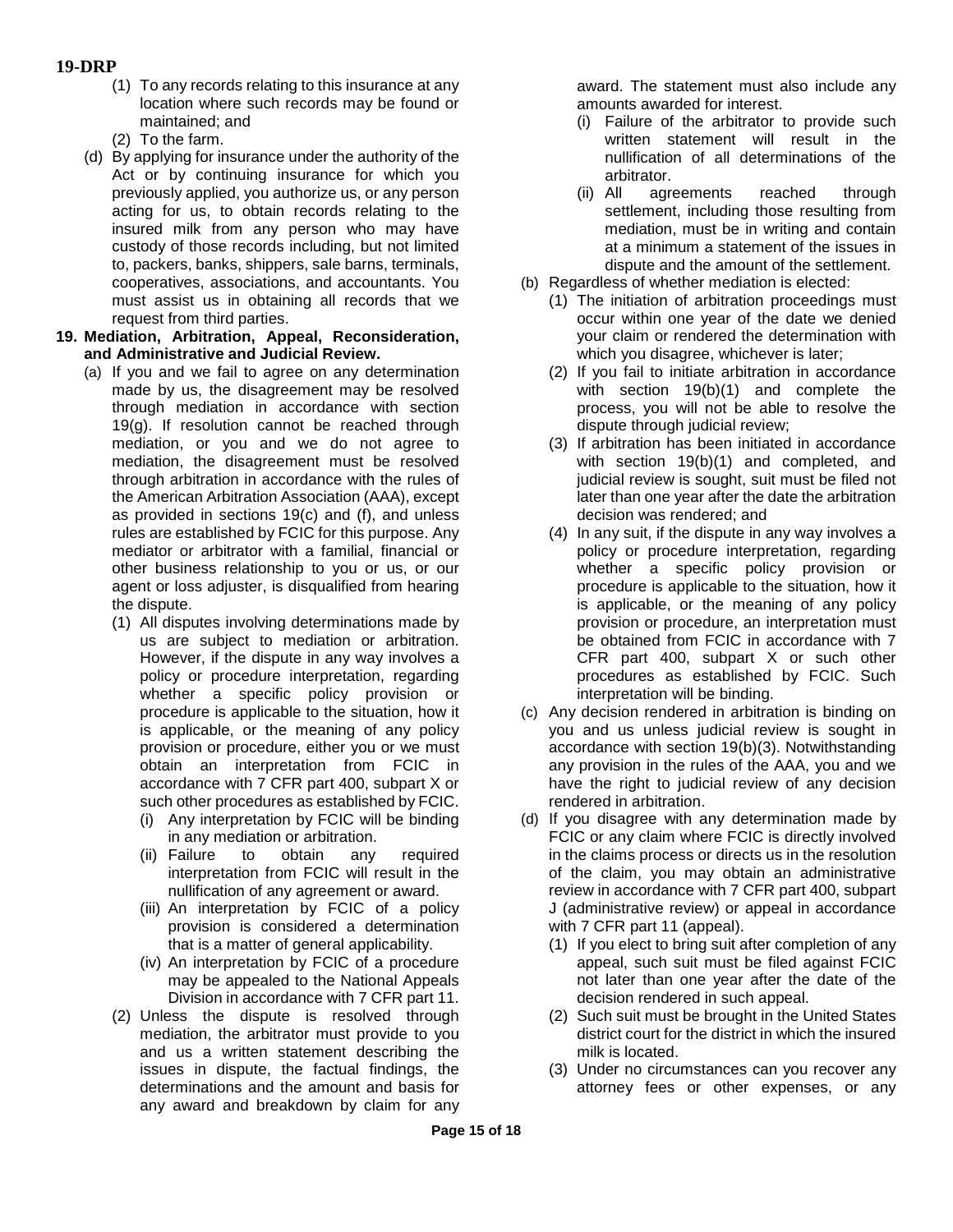punitive, compensatory or any other damages from FCIC.

- (e) In any mediation, arbitration, appeal, administrative review, reconsideration or judicial process, the terms of this policy, the Act, and the regulations published at 7 CFR chapter IV, including the provisions of 7 CFR part 400, subpart P, are binding. Conflicts between this policy and any state or local laws will be resolved in accordance with section 16. If there are conflicts between any rules of the AAA and the provisions of your policy, the provisions of your policy will control.
- (f) To resolve any dispute through mediation, you and we must both:
	- (1) Agree to mediate the dispute;
	- (2) Agree on a mediator; and
	- (3) Be present, or have a designated representative who has authority to settle the case present, at the mediation.
- (g) Except as provided in section 19(h), no award or settlement in mediation, arbitration, appeal, administrative review or reconsideration process or judicial review can exceed the amount of liability established or which should have been established under the policy, except for interest awarded in accordance with section 10.
- (h) In a judicial review only, you may recover attorney's fees or other expenses, or any punitive, compensatory or any other damages from us only if you obtain a determination from FCIC that we, our agent or loss adjuster failed to comply with the terms of this policy or procedures issued by FCIC and such failure resulted in you receiving a payment in an amount that is less than the amount to which you were entitled. Requests for such a determination should be addressed to the following: USDA/RMA/Deputy Administrator of Compliance/ Stop 0806, 1400 Independence Avenue, SW., Washington, D.C. 20250-0806.
- (i) If FCIC elects to participate in the adjustment of your claim, or modifies, revises or corrects your claim, prior to payment, you may not bring an arbitration, mediation or litigation action against us. You must request administrative review or appeal in accordance with section 19(d).
- (j) Any determination made by FCIC that is a matter of general applicability is not subject to administrative review under 7 CFR part 400, subpart J or appeal under 7 CFR part 11. If you want to seek judicial review of any FCIC determination that is a matter of general applicability, you must request a determination of non-appealability from the Director of the National Appeals Division in accordance with 7 CFR 11.6 before seeking judicial review.

### **20. Contract Changes**

(a) We may change the terms of your coverage under this policy from year to year.

- (b) Any changes in policy provisions, amounts of insurance, program dates or DRP-CEE, if applicable, can be viewed on RMA's website not later than the contract change date contained in these Provisions (except as allowed herein or as specified in section 3). We may only revise this information after the contract change date to correct clear errors.
- (c) You will be provided changes to the Basic Provisions and Special Provisions not later than 30 days prior to the cancellation date. Acceptance of changes will be conclusively presumed in the absence of notice from you to change or cancel your insurance coverage.
- (d) The contract change date is April 30 preceding the cancellation date.

### **21. Multiple Government Benefits**

If you are eligible to receive an indemnity under this policy and are also eligible to receive benefits for the same loss under any other USDA program, you may receive benefits under both programs, unless specifically limited by the policy or by law.

#### **22. Correction of Errors**

- (a) In addition to any other corrections allowed in your policy subject to section 22(b), we may correct:
	- (1) Within 60 days after the sales closing date, any incorrect information on your application or provided by the sales closing date, including identification numbers for you and any person with a substantial beneficial interest in you, to ensure that the eligibility information is correct and consistent with information reported by you to any USDA agency;
	- (2) Within 30 days after the effective date of a quarterly coverage endorsement, information reported to reconcile errors in the information with correct information that has been determined by any USDA agency;
	- (3) Within 30 days of any subsequent correction of data by FSA, erroneous information corrected as a result of verification of information; and
	- (4) At any time, any incorrect information if the incorrect information was caused by electronic transmission errors by us or errors made by any agency within USDA in transmitting the information provided by you for purposes of other USDA programs.
- (b) Corrections may be made but will not take effect for the current crop year if the correction would allow you to:
	- (1) Avoid ineligibility requirements for insurance or obtain a disproportionate benefit under the crop insurance program or any related program administered by the Secretary;
	- (2) Obtain, enhance, or increase an insurance guarantee or indemnity if a cause of loss exists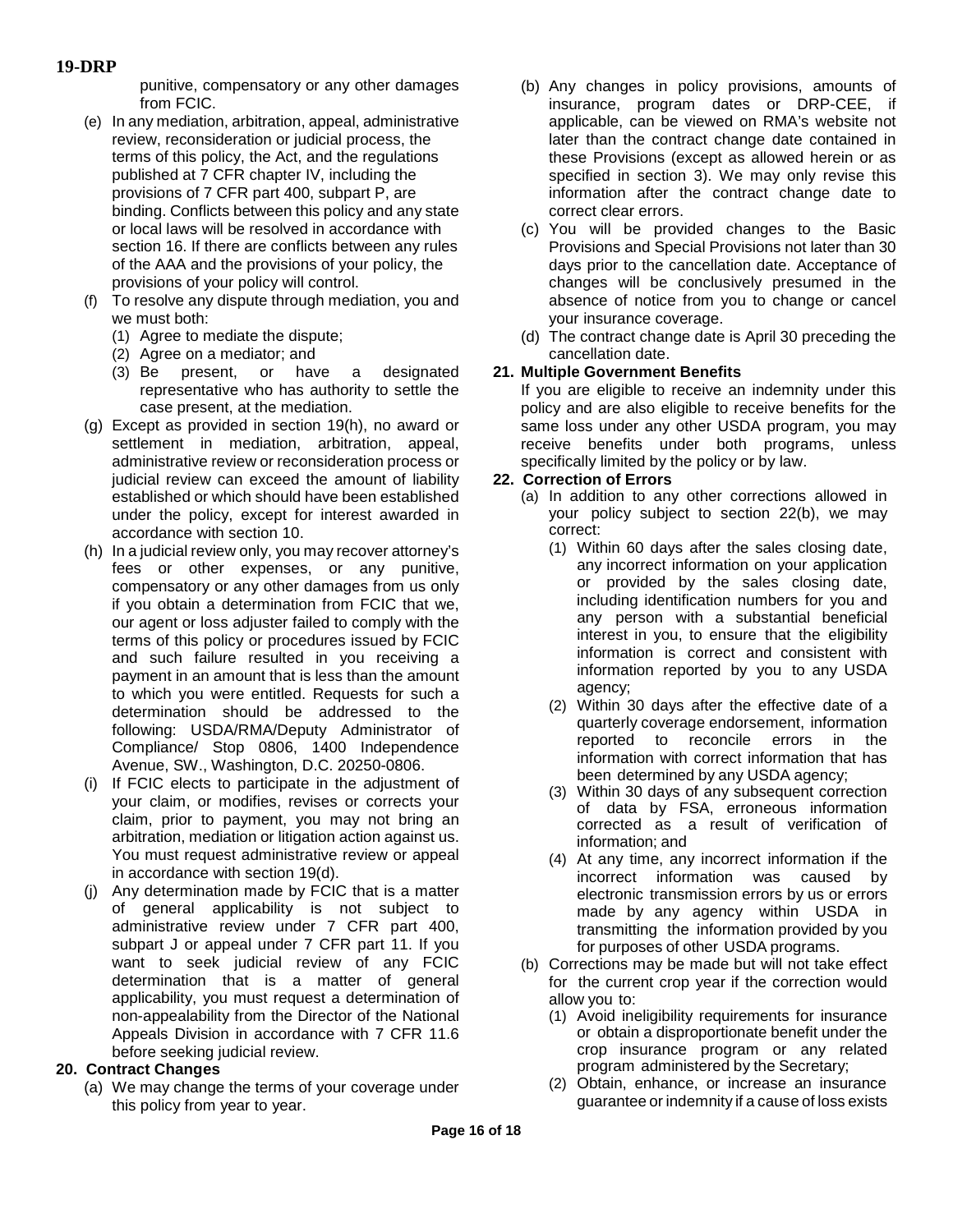or has occurred before any correction has been made, or avoid premium owed if no loss is likely to occur; or

(3) Avoid an obligation or requirement under any Federal or State law.

#### **23. Examples**

The following are examples of the calculation of the liability, premium, and indemnity for each of the two options under Dairy Revenue Protection. Your information will likely be different and you should consult the actuarial documents and the policy information. The following facts are for illustration purposes only and apply to each of the examples.

#### Producer Declarations:

| Declared covered milk<br>production | 1,000,000 pounds     |
|-------------------------------------|----------------------|
| State                               | Wisconsin            |
| Declared share                      | 100%                 |
| Expected milk production            | 5,000 pounds per cow |
| per cow                             | per quarter          |
| Coverage level                      | 95%                  |
| <b>Protection factor</b>            | 1.10                 |
| Subsidy rate                        | 44%                  |

Example 1: Class pricing option:

Producers Elections/Expected

| Declared class price             | 50%                    |
|----------------------------------|------------------------|
| weighting factor                 |                        |
| Expected class III milk<br>price | \$18 per hundredweight |
| Expected class IV milk<br>price  | \$17 per hundredweight |
|                                  |                        |

Actuals

| Actual class III milk price | \$15 per hundredweight       |
|-----------------------------|------------------------------|
| Actual class IV milk price  | \$16 per hundredweight       |
| Actual milk production      | 5,100 pounds per cow         |
| per cow                     | per quarter                  |
| Milk marketings             | $\overline{900}$ ,000 pounds |

#### **Premium calculation**

Step 1. Determine the liability used to calculate the premium

The liability used to calculate the premium is based on the information provided on your application and quarterly coverage endorsement.

Formula: ((expected class III price x declared class price weighting factor) + (expected class IV price x (1 declared class price weighting factor)) x declared covered milk production  $\div$  100 x coverage level x declared share x protection factor.  $$182,875 = (($18 x 0.5) + ($17 x (1-0.5)) x 1,000,000$ 

 $\div$  100 x 0.95 x 1.0000 x 1.10

#### Step 2. Determine the premium

The premium rate is based on the simulated losses under the class pricing option. For this example, the premium rate is \$0.013 per dollar of liability. Gross Premium  $$2377 = $182,875 \times $0.013$ Subsidy \$1046 = \$2377 x .44 Producer premium \$1331 = \$2377 - \$1046

#### **Indemnity calculation**

Step 1. Determine covered milk production Determine if total milk marketings are greater than 85% of the declared covered milk production summed over all quarterly coverage endorsements for the applicable quarter. 1,000,000 times 0.85 equals 850,000. 900,000 is greater than 850,000. Covered milk production equals 1,000,000.

Step 2. Calculate the final class pricing milk revenue Formula: ((expected class III price x declared class price weighting factor) + (expected class IV price x (1 declared class price weighting factor)) x covered milk production  $\div$  100.

 $$175,000 = (($18 x 0.5) + ($17 x (1-0.5)) x 1,000,000$ ÷ 100

Step 3. Calculate final revenue guarantee for the class pricing option Formula: final class pricing milk revenue x your coverage level.  $$166,250 = $175,000 \times 0.95$ 

Step 4. Calculate the yield adjustment factor Formula: Actual milk production per cow  $\div$  expected milk production per cow.  $1.02 = 5{,}100 \div 5{,}000$ 

Step 5. Calculate the class pricing actual milk revenue Formula: ((actual class III price x declared class price weighting factor) + (actual class IV price x (1-declared class price weighting factor)) +) x covered milk production x yield adjustment factor  $\div$  100.  $$158,100 = (($15 x 0.5) + ($16 x (1-0.5)) x 1,000,000$  $x 1.02 \div 100$ 

Step 6. Calculate the indemnity on class pricing policy If the final revenue guarantee is less than the actual milk revenue, then no indemnity is due. If the final revenue guarantee is greater than the actual milk revenue an indemnity is due. In this example– (final revenue guarantee - actual milk revenue) x actual share x protection factor.

 $$8,965 = ($166,250 - $158,100) \times 1.0000 \times 1.10$ 

#### Example 2: Component pricing option: Producers Elections/Expected

| <b>FIGULE LIECIUIS</b> LAPECIEU |        |
|---------------------------------|--------|
| Declared butterfat test         | 3.85   |
| Expected butterfat price        | \$2.70 |
| Declared protein test           | 3.15   |
| Expected protein price          | \$1.90 |
| Other solids test               | 5.70   |
| Expected other solids price     | \$0.15 |

#### Actuals

| Actual butterfat test      | 3.85             |
|----------------------------|------------------|
| Actual butterfat price     | \$2.25           |
| Actual protein test        | 3.15             |
| Actual protein price       | \$1.70           |
| Other solids test          | 5.70             |
| Actual other solids price  | \$0.12           |
| Actual milk production per | 5,100 Pounds per |
| COW                        | cow per quarter) |